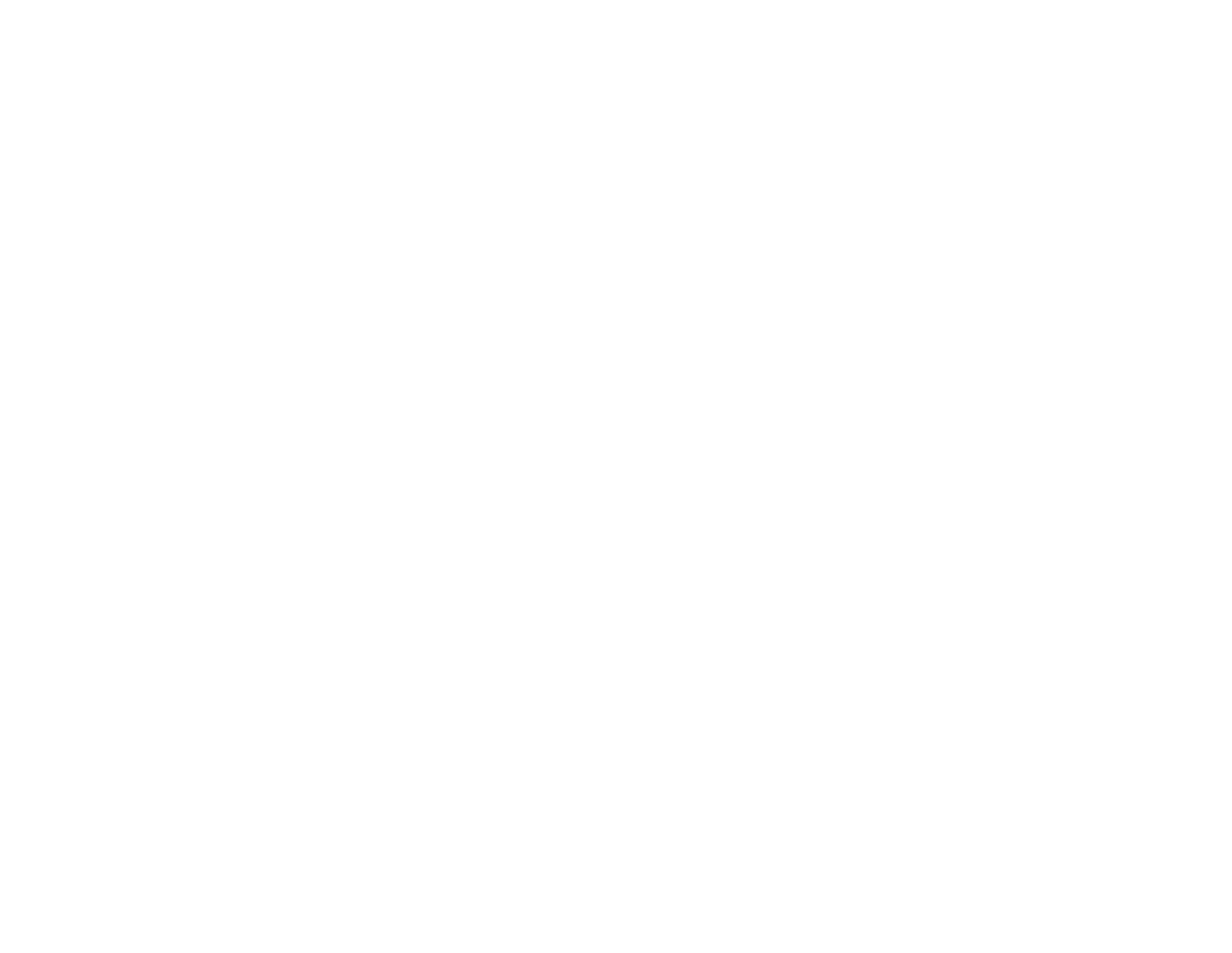#### **MESSAGE FROM THE MANAGEMENT COMMITTEE**

This is the fourteenth annual report of the Sanitary Servicing Strategy Fund (SSSF). The SSSF activities in 2012 included: for the South Edmonton Sanitary Sewer (SESS) system, construction of Stage SE4a, sewer connection works for SA1b & 1c to the existing Millwoods Double Barrel trunk sewer and the design of the Real Time Control (RTC) gate, and preliminary/detailed designs for SESS Stage SA1a and SA10a; for the North Edmonton Sanitary Trunk (NEST) system, partial completion of the drop manhole at 66 Street for the NEST trunk; and for the West Edmonton Sanitary Sewer (WESS) system, construction start for WESS Stage W14 and on-going construction of WESS Stage W13.

The SSSF Management and Operational Committees met a total of eight times separately to approve design and construction schedules, monitor construction progress, and review the financial status of the Fund. In addition, a special management meeting was held to discuss the Fund's contribution to the sanitary hauling costs in Big Lake ASP, due to the longer construction duration for the West Edmonton Sanitary Sewer (WESS) Stage W14 project.

Since the program started in 1999, a total of about 31.5 km of tunnels and sewers had been constructed which supported closed to 50,000 single family lots in addition to other multi-family residential, commercial and industrial developments.

In 2012, the SSSF Fund recorded revenues of \$20.5 million and expenditures of \$22.3 million, for a closing balance of \$25.5 million. This is a decrease of \$1.8 million compared to the 2011 year-end balance of \$27.3 million. With the local economy continuing to recover, revenues were higher than the previous year. The expenditures for 2012 is almost doubled that of previous year. The projected revenues in the next few years are expected to stabilize to the same level of 2012 beginning 2013 to 2017; however, expenditures for the next couple of years are expected to be higher due to the construction of a number of SSSF projects. The SESS functional plan is currently being reviewed taking into account the possibility of the Riverview ASP development coming on board and having to expedite portions of SESS. A comprehensive review of the fund will be analyzed based on the functional plans in 2013.

Our focus in 2013 will be to finish the remaining works required to put SESS Stages SA1b & 1c, SE4a & 4b into service, complete the construction of WESS Stages W13 & W14, and complete the design and start the construction of SESS Stage SA1a and SA10a. We are expected to complete the functional plans for NEST and SESS and also undertake a review of the WESS Functional Plan. This is to ensure that implementation schedules can accommodate the latest growth projections as well as to ensure sustainability of the Fund.

James Tan, P. Eng. Chair, SSSF Management Committee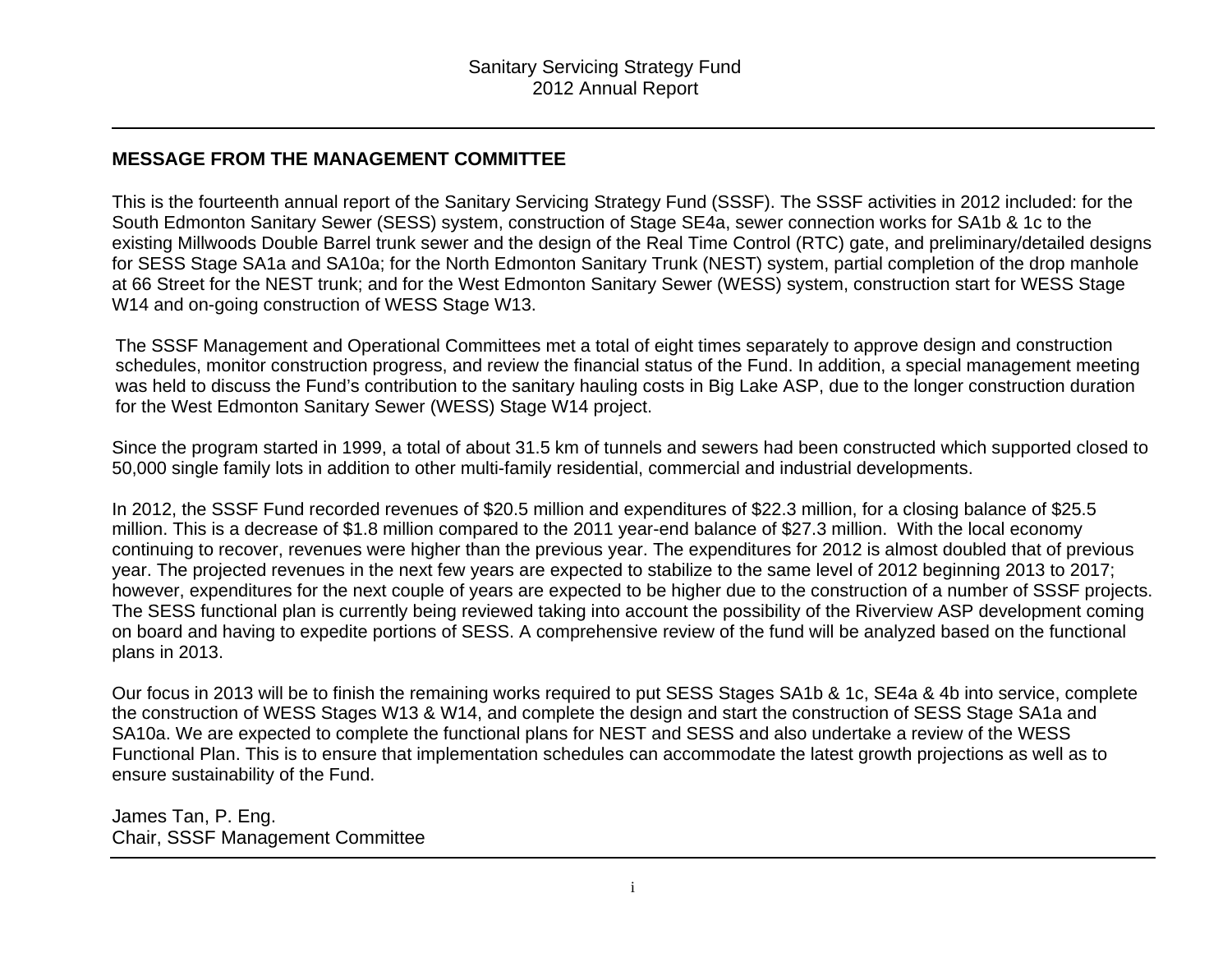# **TABLE OF CONTENTS**

|     |     |                                                              | Page |
|-----|-----|--------------------------------------------------------------|------|
|     |     |                                                              |      |
|     |     |                                                              |      |
| 1.0 |     |                                                              |      |
| 2.0 |     |                                                              |      |
| 3.0 |     | FIVE YEAR CONSTRUCTION PLAN MARA MARKET AND THE TIME TO A 12 |      |
| 4.0 |     | <b>FUND BALANCE</b>                                          |      |
|     | 4.1 |                                                              |      |
|     | 4.2 |                                                              |      |
|     | 4.3 |                                                              |      |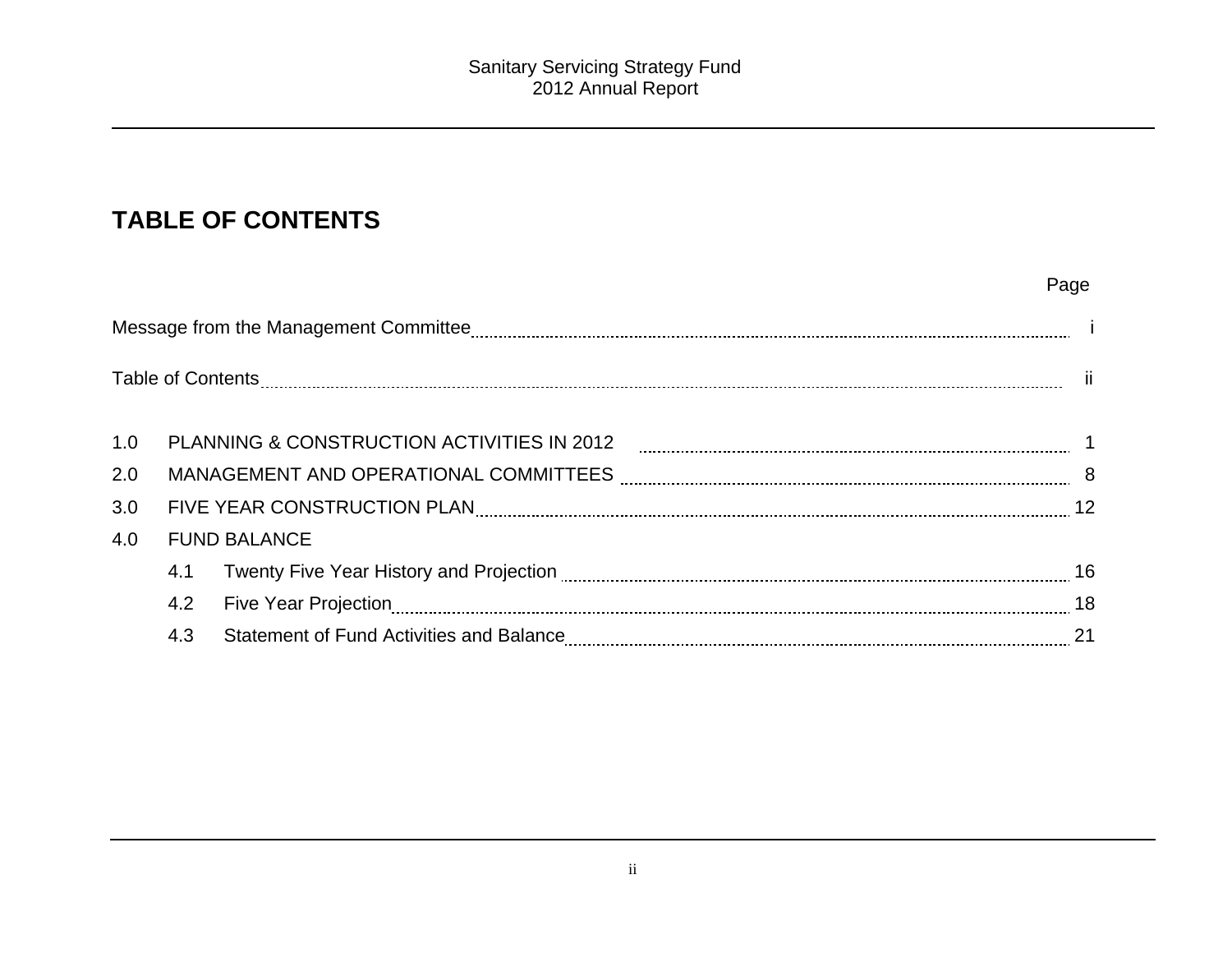## **1.0 PLANNING & CONSTRUCTION ACTIVITIES IN 2012**

The following is a summary of the planning and construction activities completed under the Sanitary Servicing Strategy (SSS) in 2012. Figures 1(a) to 1(d) are photos showing some of the construction activities.

#### **North Edmonton Sanitary Trunk (NEST) – Stages NL2/NL3/N1**

The project consists of a 3.6 km long tunnel of 2340 mm diameter pipe to provide sanitary servicing to neighborhoods north of 153 Avenue between 76 Street and Manning Drive. The NEST tunnel is connected to the existing pump station at 76 Street. A steel bulkhead has been installed to the west end of 76 Street manhole and only the overflow from the pump station can enter the new NEST tunnel. The bulkhead will need to be removed when the pump station is decommissioned and the NEST tunnel is ready to accept the flow from the NL1 tunnel. The drop manhole at 66 Street for the connection from the new development in Schonsee is partially completed. The remaining work to complete this manhole awaits completion of the 66 Street North tunnel in 2014. Installation of the RTC gates at Manning Freeway will be required when flows from the 66 St. North tunnel are going to the NEST tunnel.

#### **South Edmonton Sanitary Sewer (SESS) – Stage SA1a**

SESS Stage SA1a will connect the SW1 pump station at Ellerslie Road and Parsons Road to Stages SA1b & 1c. This segment will allow the SESS flow to bypass the South East Regional Trunk Sewer (SERTS) and no longer be limited by its available capacity. Construction of the 2.4 km, 2340 mm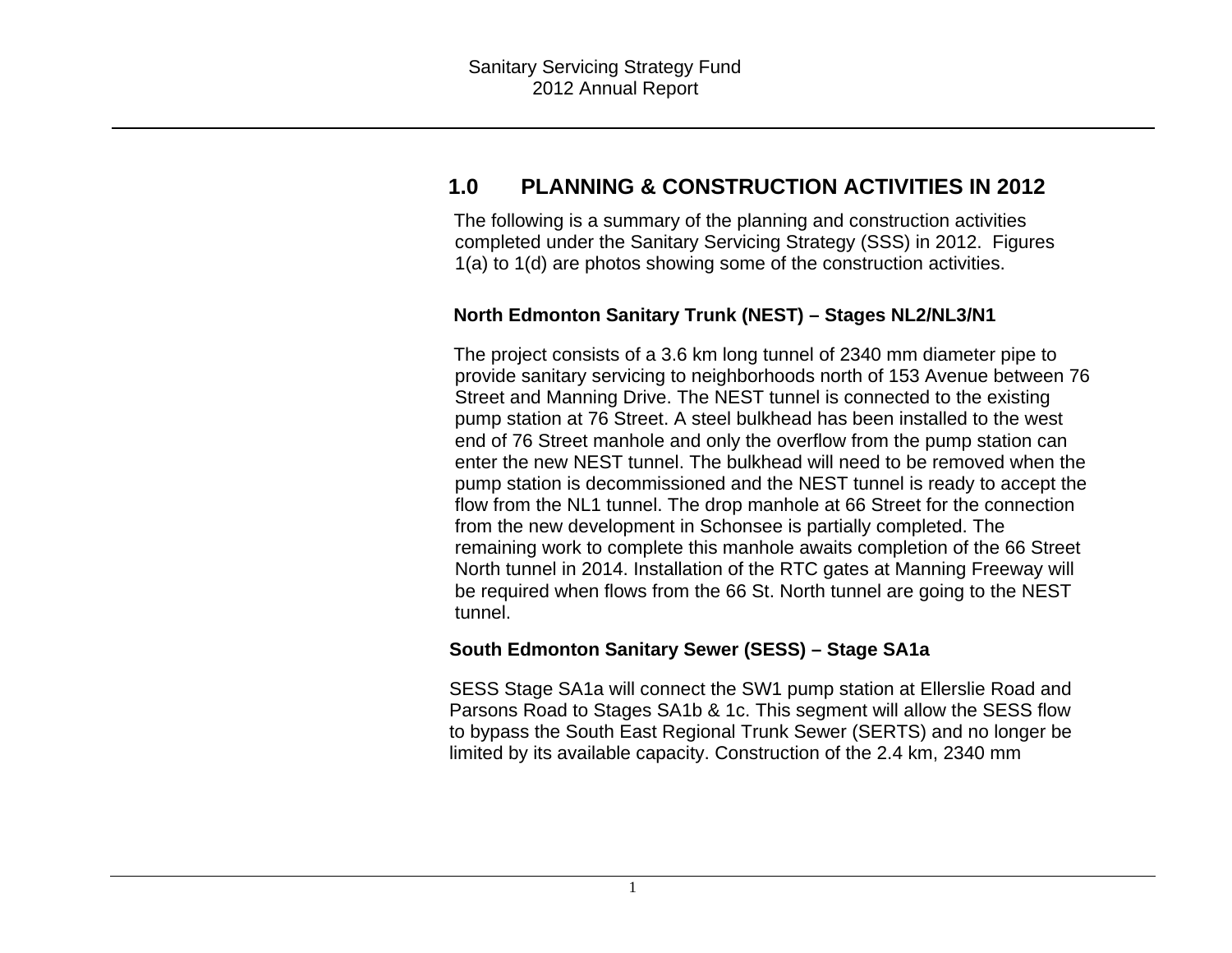diameter pipe is expected to start in 2013. Design has been on-going and constructability workshop has identified a range of construction methods that can be used to construct various portions of the segment including TBM, SEM, and micro tunneling. The updated total project cost is \$27.5 M. Construction completion is expected by 2015.

#### **South Edmonton Sanitary Sewer (SESS) – Stages SA1b & 1c**

Stages SA1b & 1c of SESS are required to service the Ellerslie East neighbourhoods located south of Anthony Henday Drive and east of 66 Street. Tunneling work was completed in 2011. Completion of the connection works with RTC gate at the existing Millwoods Double Barrel pipe was the main activity for 2012.The launch pit has been left unfinished awaiting connection from Ellerslie East by the developer. Construction of the RTC gates and control system is on hold until the final configuration of SA1a is completed. Once the RTC gate gets connected to the DB pipe, the tunnel will be put into service.

#### **South Edmonton Sanitary Sewer (SESS) – Stage SA10a**

The SESS Stage SA10a project will install an 850 m storage tunnel for Maple Ridge Industrial Area. Conceptual Design of Stage SA10a was completed in 2011 with three alignment options brought forward for further evaluation during the preliminary and detailed design stage. The preliminary/detail design work started in 2012. The design has been fast tracked to allow construction start in early 2013 and completion by 2015.

#### **South Edmonton Sanitary Sewer (SESS) – Stage SE4a**

SESS Stage SE4a was constructed with 500 m of 1200 mm sanitary sewer trunk along 91 Street from 25 Avenue SW to 30 Avenue SW, to link the recently completed Stage SE4b to the SE3 trunk downstream. Construction work started in September, 2012 and the complete sanitary pipe was installed by the end of 2012.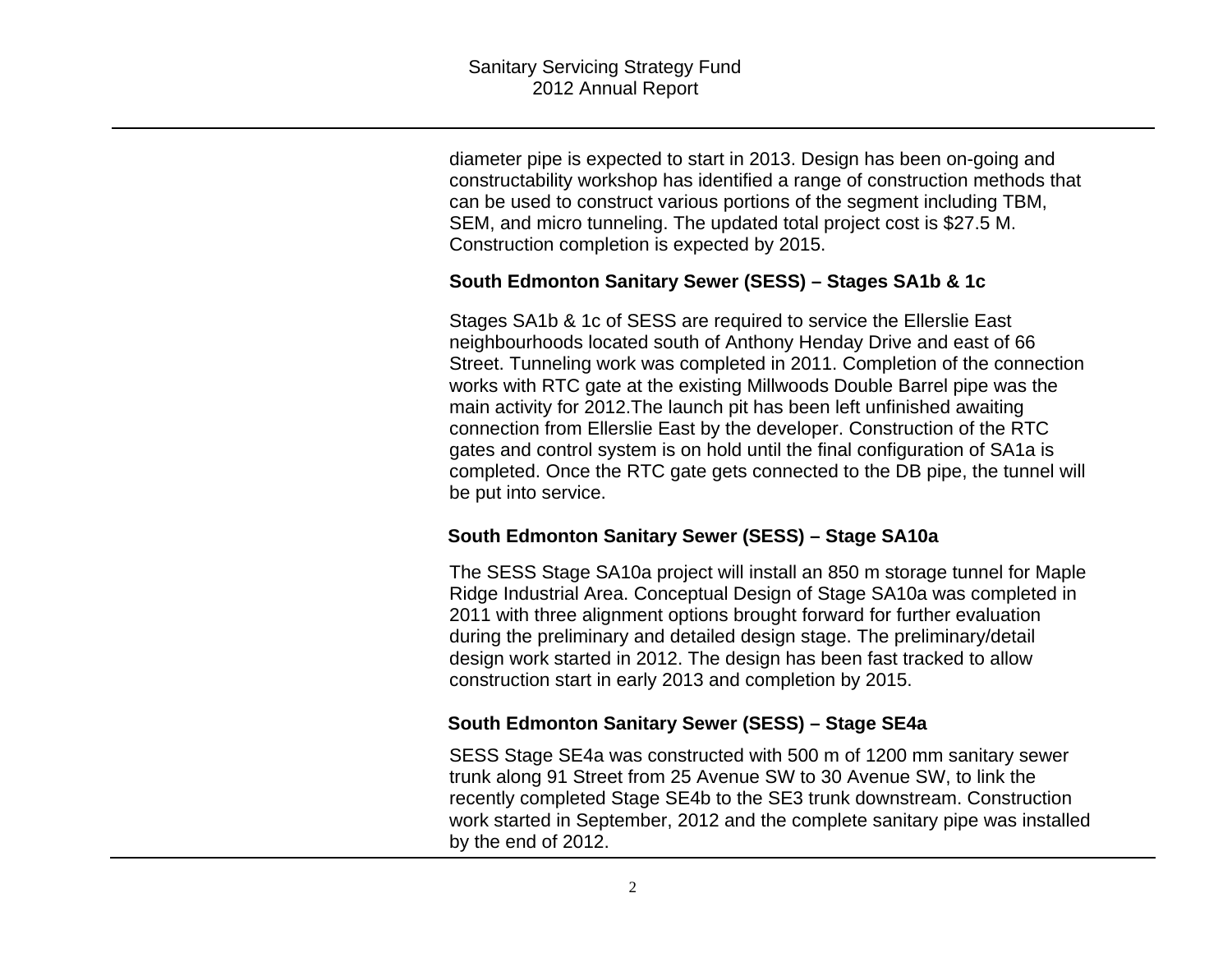#### **South Edmonton Sanitary Sewer (SESS) Stage SE4b**

SESS Stage SE4b has a total length of 1.1 km and is located along the old 30 Ave right-of-way between existing 88 Street and future 91 Street. All pipes have been installed and this stage is awaiting final acceptance of Stage SE4a before it can be put into service.

#### **South Edmonton Sanitary Sewer (SESS) Stages SW4 & SW5**

Construction of these stages of SESS is scheduled for 2015-2017. Preparation of updates for the SW4-SW5 preliminary design report is underway. Preliminary and conceptual designs for SW6 and SW7, respectively, are also underway. The SW4-SW6 alignment has been finalized, and acquisition of strata easements for SW4, SW5 and SW6 is now in process.

### **SESS Odour Mitigation**

The air vent system to divert foul air from SW1 pump station to the SERTS line was completed under an agreement with Alberta Capital Region Wastewater Commission (ACRWC).

### **West Edmonton Sanitary Sewer (WESS) – Stage W13**

WESS Stage W13 is a 1.1 km long, 2340 mm diameter trunk pipe 30 m below the ground along 151 Street from 93 Avenue to 99 Avenue. The tunnel is designed to provide sanitary servicing to the new subdivisions west of 199 Street and south of Whitemud Drive. Construction of this project started in September 2011 and is scheduled to be completed in 2013. Approximately 60% of the tunneling work has been completed as of the end of 2012.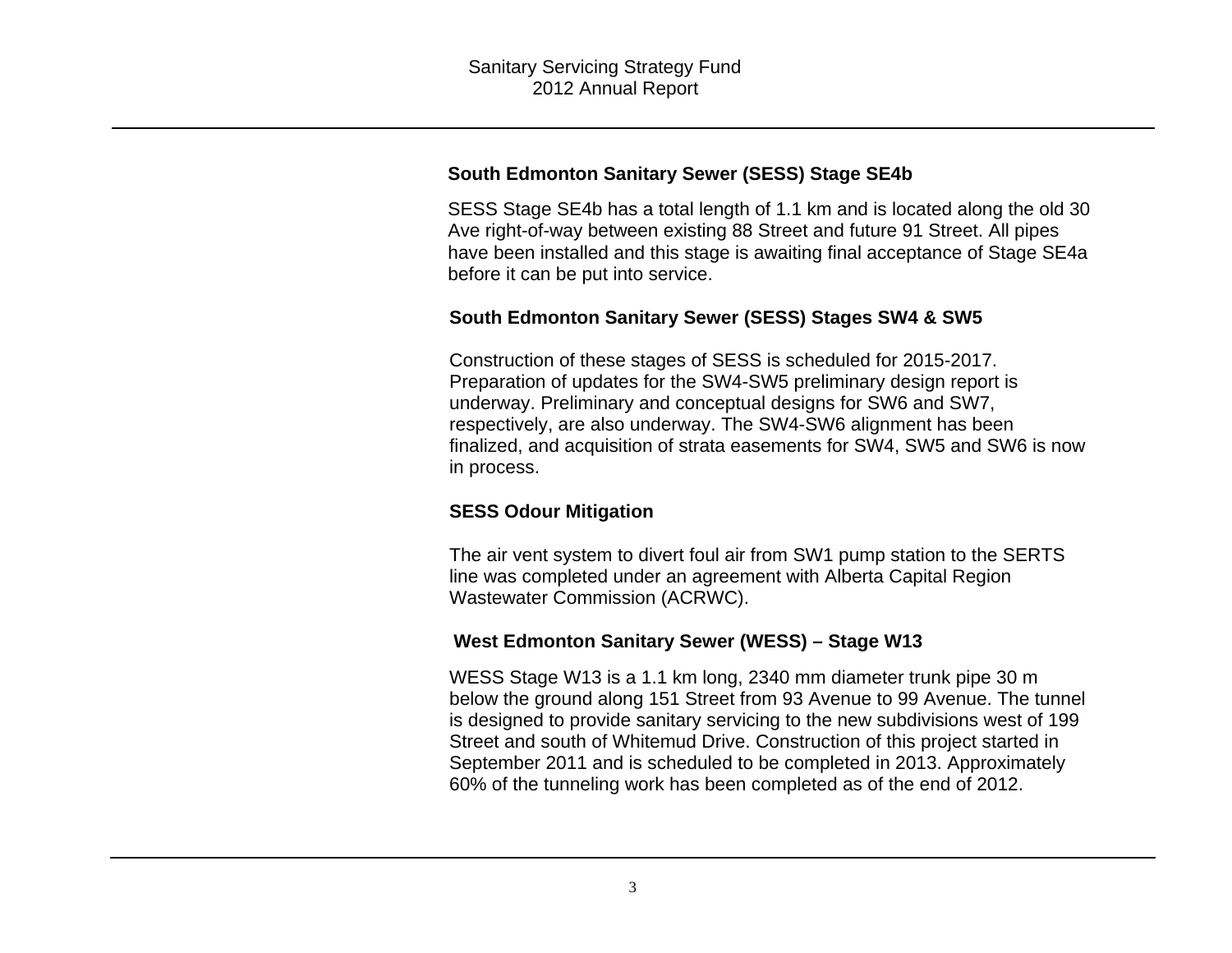#### **West Edmonton Sanitary Sewer (WESS) – Stage W14**

The installation of a 2.2 km, 1200 mm pipe along 199 Street between 107 Avenue and 98 Avenue will provide sanitary servicing to the Big Lake and Winterburn industrial areas. Construction started in early 2012 with the start of micro tunneling middle of the same year. Approximately 40% of the tunnel was completed by the end of 2012 and the remaining work to be completed by end of 2013.

#### **South Edmonton Sanitary Sewer (SESS) and North Edmonton Sanitary Trunk (NEST) Update Studies**

Two separate studies to update the future plans of the SESS and NEST systems were started in 2012. These updates are necessary to ensure that implementation schedules can accommodate the latest growth projections as well as to ensure sustainability of the Fund. Particular focus of these studies will be on the construction requirements for the next 10 years. These studies are expected to be completed by early/mid of 2013.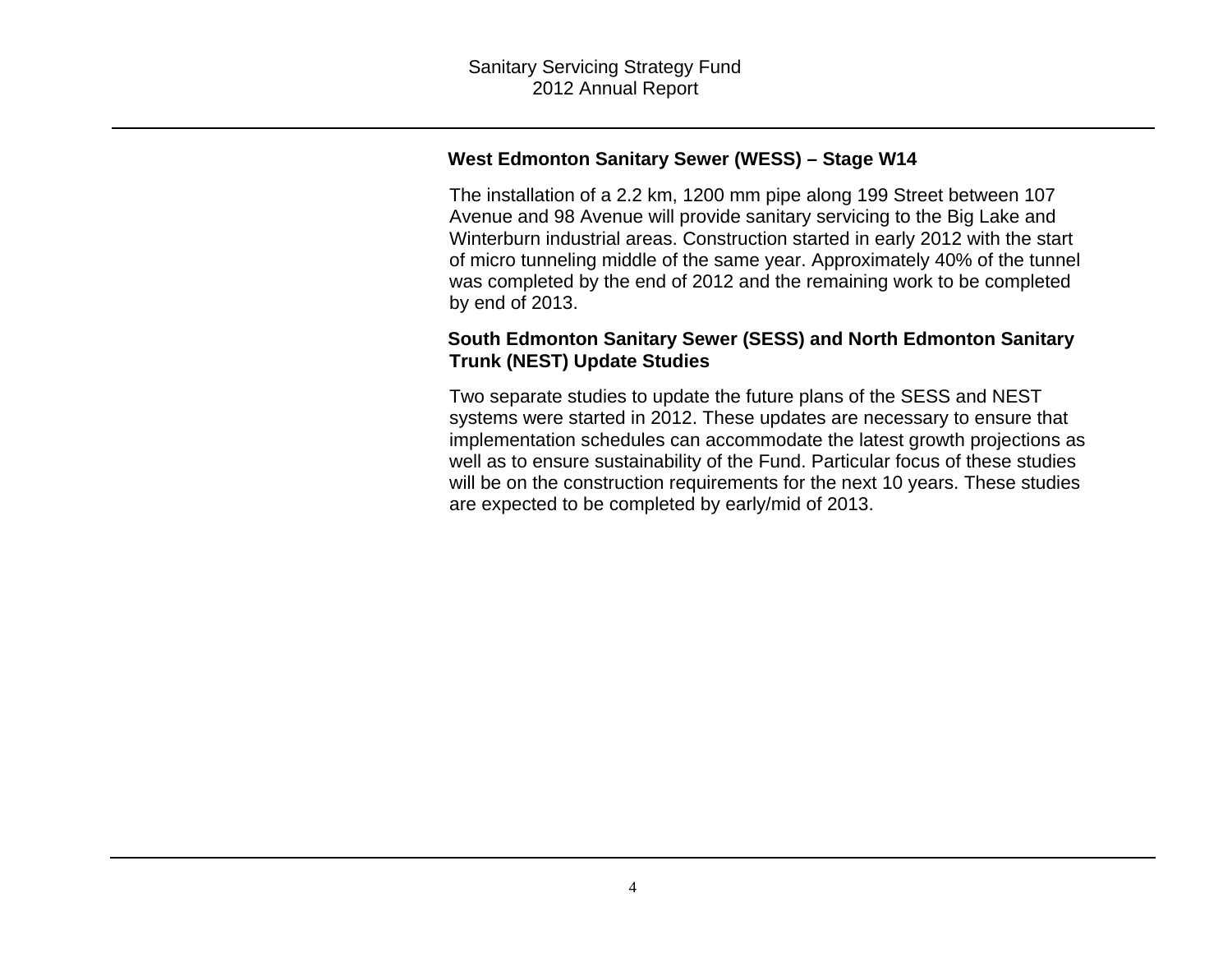

**Figure 1a. NEST – Tunnel Connection**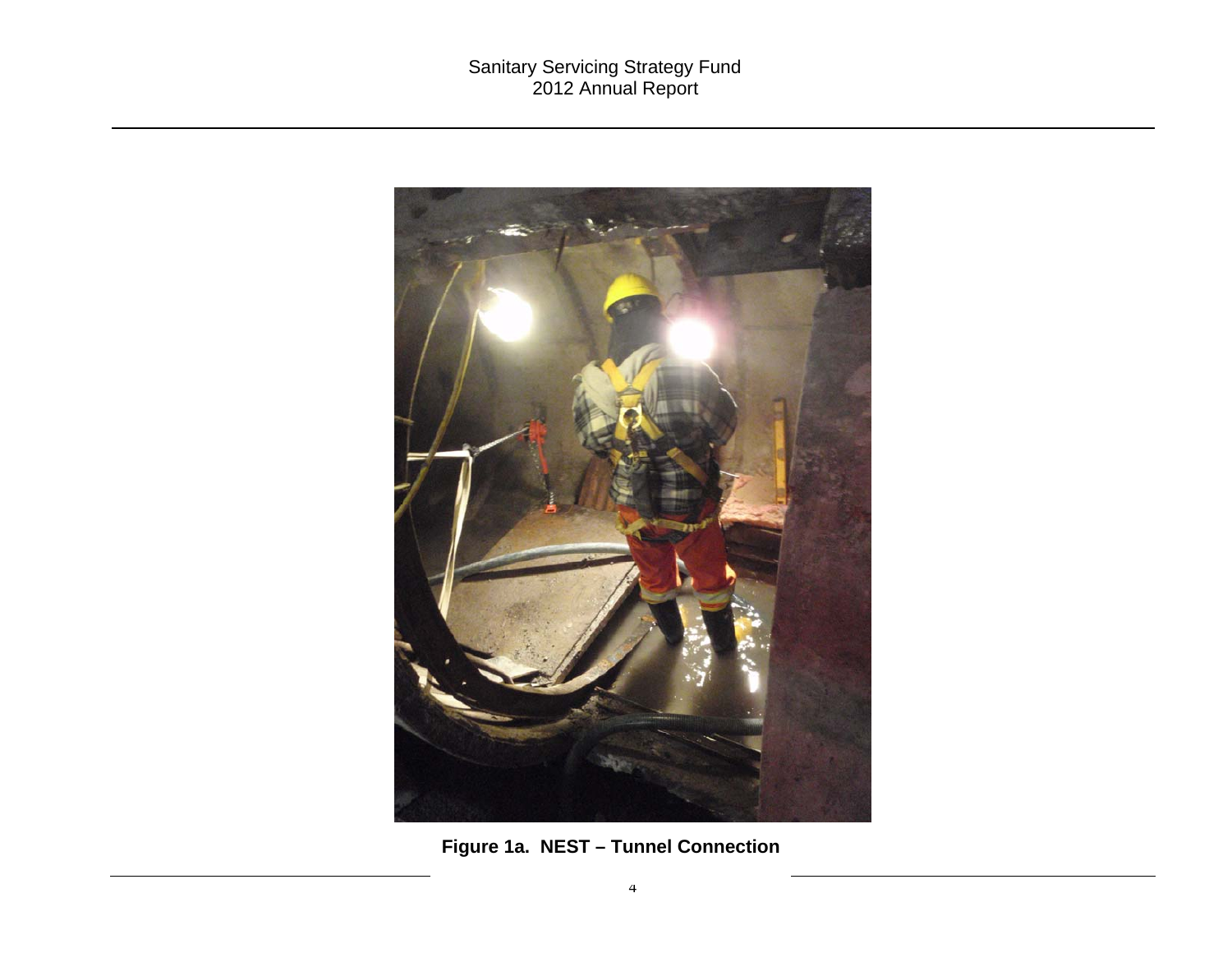

**Fi gure 1b. NEST Reinforcin g bars for Dro p Manhole**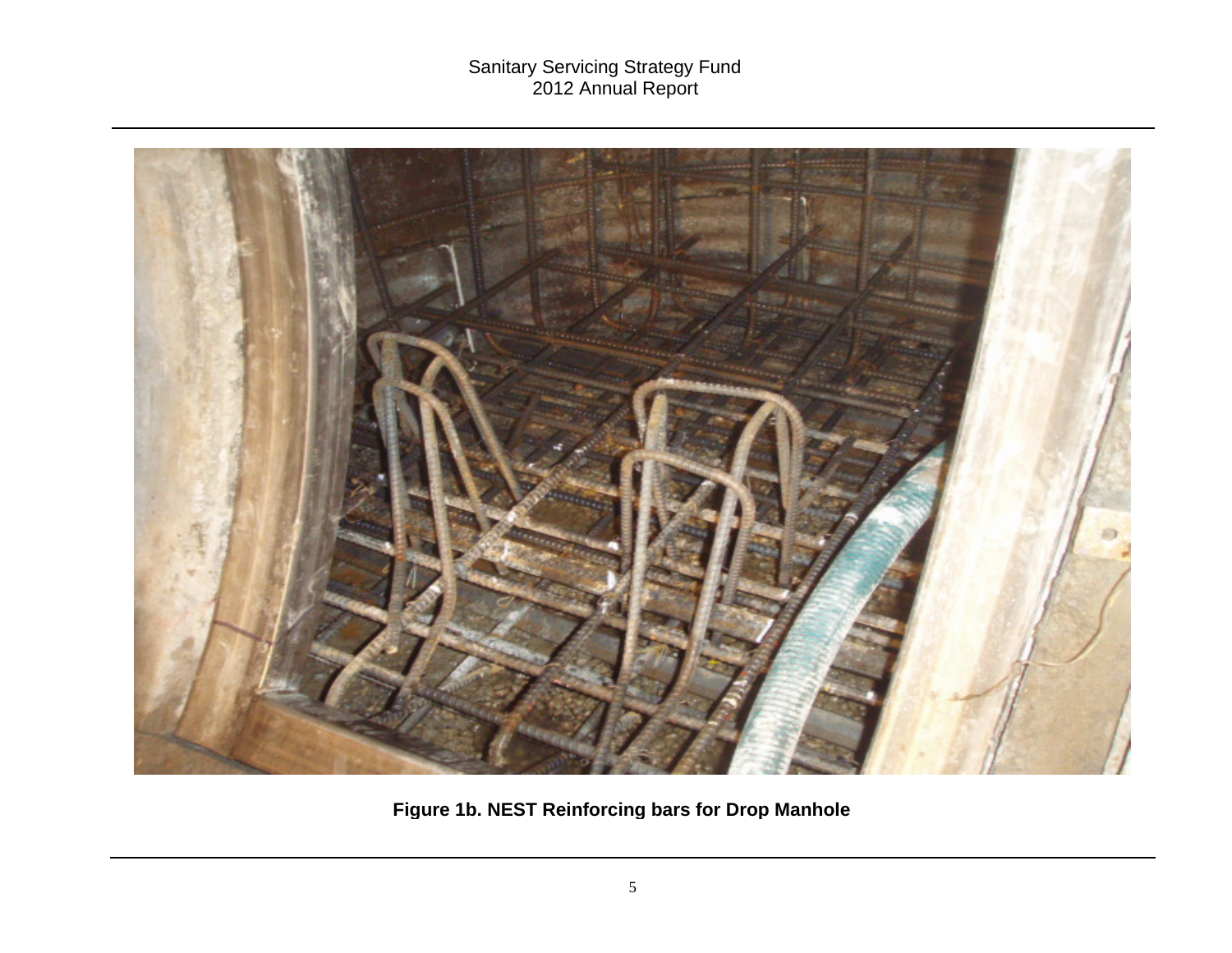

**Figure 1c. WESS Stage W13 – Construction of undercut**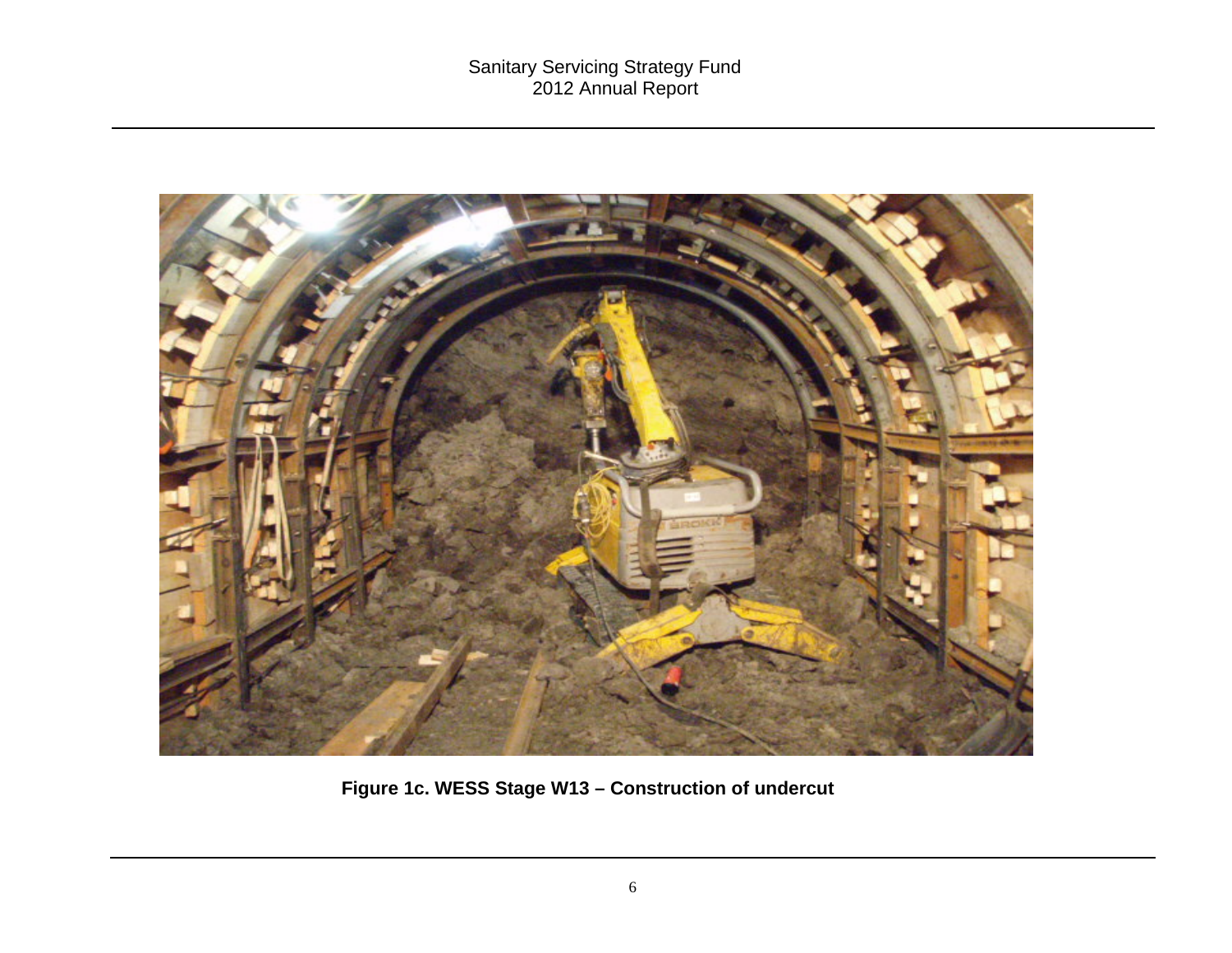

**Figure 1d. SESS Stage SE4b – Construction Work**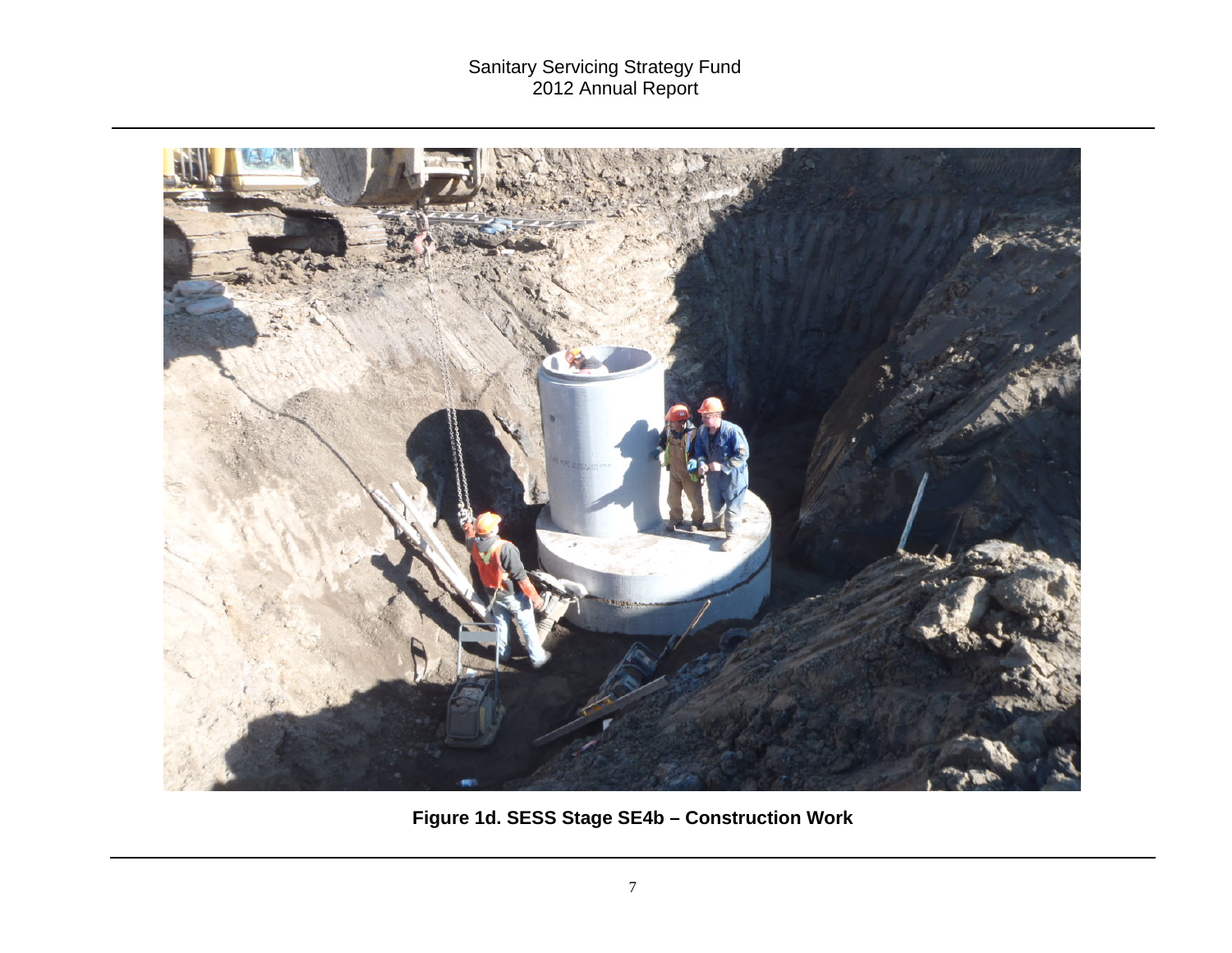### **2.0 MANAGEMENT AND OPERATIONAL COMMITTEES**

The role of the **SSSF Management Committee** is to make decisions regarding revenues, expenditures and schedules that best meet the longrange plans of all stakeholders. The Committee has six members:

Chair: Director of Drainage Planning – James Tan Members: UDI Representative – Peter Cavanagh UDI Representative – Wade Zwicker Engineering Manager of Drainage Design & Construction – Siri Fernando Senior Planner of Current Planning – Tim Ford General Supervisor of Infrastructure Planning – Francis Wu/D. Philip Alex (Secretary & Non-voting Member)

The Management Committee met a total of four times in 2012 and a special meeting held on June 30, 2012. Some of the major decisions made are listed below:

- Approved the delay for installation of the RTC gate and control system at 66 Street and 153 Avenue until the NEST study is completed. This item when needed will require a budget adjustment for this project, which has yet to be determined.
- Requested Drainage Utility for delaying the fund transfer of \$3.5M from SSSF for SA1d until 2015. SA1d is a section of SESS that was planned but later deleted due to the Millwoods Double Barrel pipe replacement project. The \$3.5M transfer of fund was established based on savings on the SSSF for deleting SA1d.
- Approved the updated total project budget of \$14M for W13.
- Approved the motion for the Sanitary Servicing Strategy Fund to pay the Big Lake developer the costs incurred for pumping out and hauling away sewage after June 30, 2012, after their systems are accepted for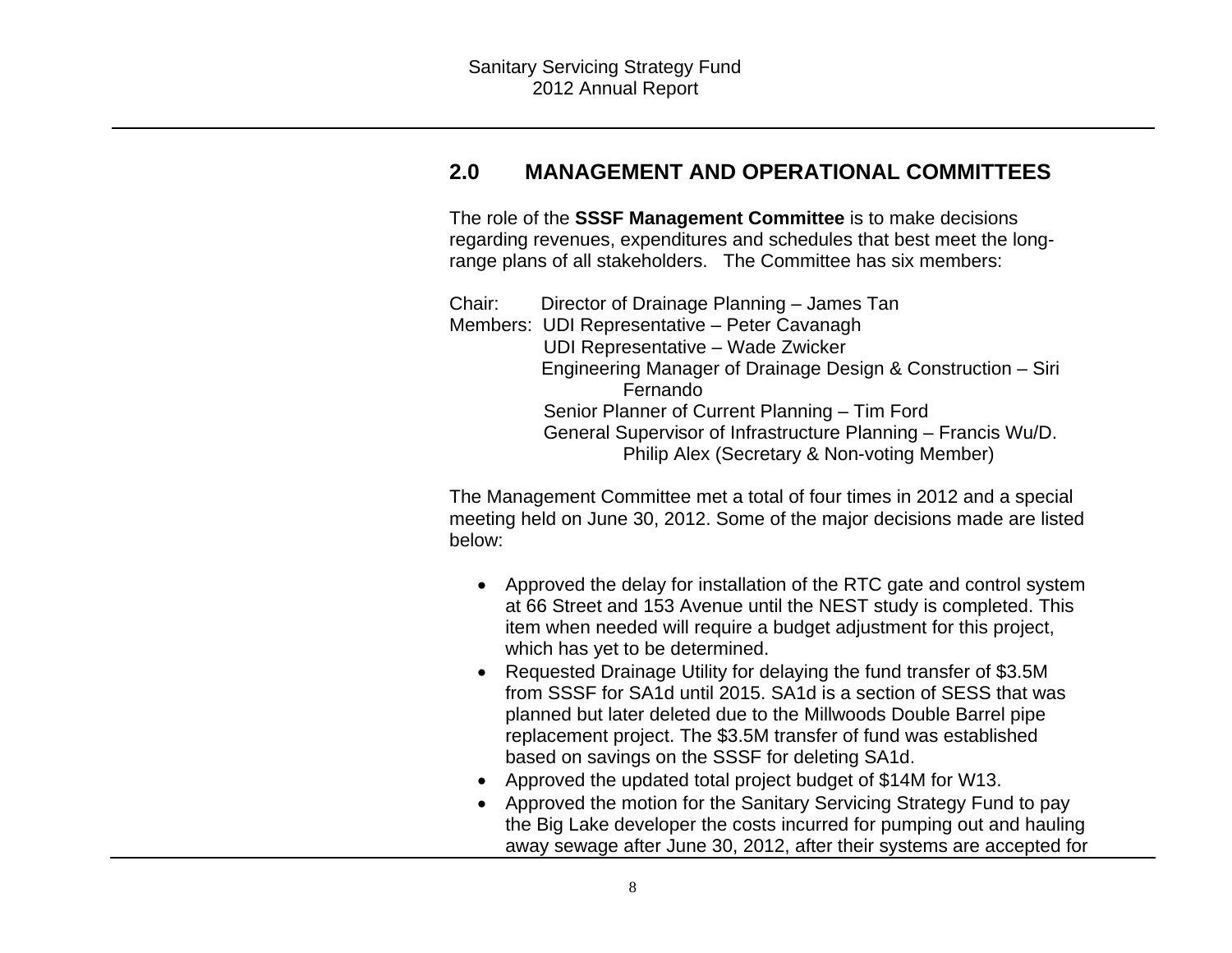Construction Completion Certificate (CCC), until sanitary service is established under the contract for W14. This is due to the SSSF realizing significant cost savings by accepting a tender for W14 with a longer schedule than the next lowest tender, which thereby increases the interim sanitary pumping costs.

- Approved a 4.8% increase in the Expansion Assessment (EA) and Sanitary Sewer Trunk Charge (SSTC) rates starting January 1, 2013. This includes a 1% increase on top of the 3.8% annual inflationary increase.
- Approved a budget increase from \$20M to \$27M for the construction of SA1a, based on an updated cost estimate prepared during detail design.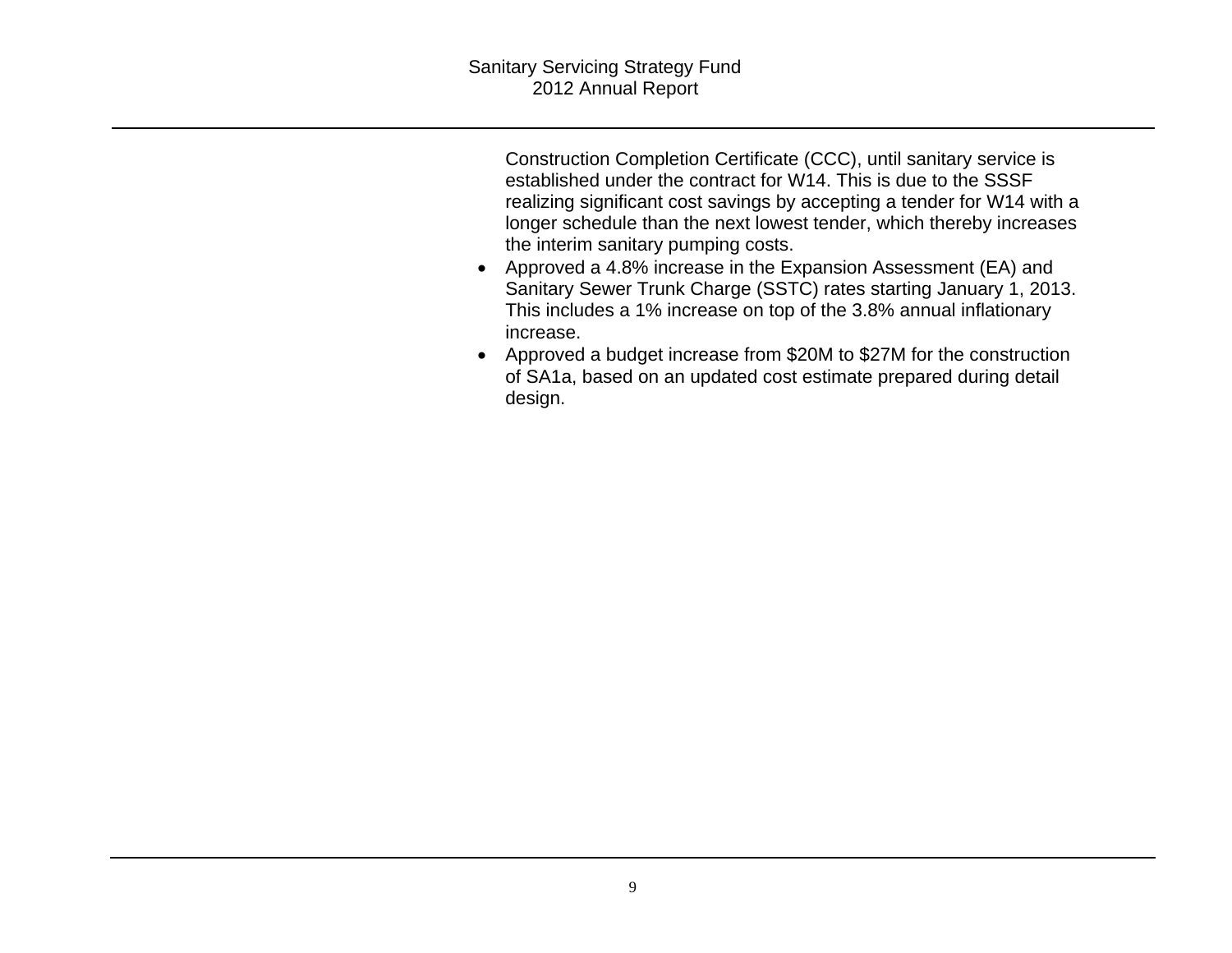The **SSSF Operational Committee** provides recommendations to, and flags relevant issues for consideration by the SSSF Management Committee regarding the timing and capacity requirements for new SSS trunk construction. The Committee is made up of seven members:

Chair: General Supervisor of Strategic Planning – Michael Porretta Members: Program Manager, Drainage Design & Construction– Albert Kwan UDI Representative – Leo Levasseur UDI Representative – George Cantalini Director of Development Coordination, Sustainable Development-Orest Gowda Drainage Financial Coordinator – Stephen Cheung Senior Engineer, Drainage Planning– David Leung (Secretary)

The Operational Committee met four times in 2012 and achieved the following major accomplishments:

- Recommended to construct SE4a as part of Corporate Properties' tender for the development of 91 Street between 25 Avenue and 30 Avenue. Drainage Design and Construction took over the project manager role for this Corporate Properties/SSSF joint project. The tender was set up with the SE4a portion clearly itemized to allow the SSSF to pay Corporate Properties back for this portion of the work.
- Engaged Drainage Design and Construction to investigate, design and construct a venting system to divert odorous air flow from the SW1 pump station to Alberta Capital Region Wastewater Commission's SERTS line. This system was completed at a cost of \$125 K and has effectively solved the odour issues with the businesses located close to the pump station.
- Developed final alignments for SW4, SW5 and SW6 stages of the SESS Southwest Trunk. Prepared strata easement plans and authorized land agents at Corporate Properties to proceed with acquiring the required easements through private and public lands. These easements will secure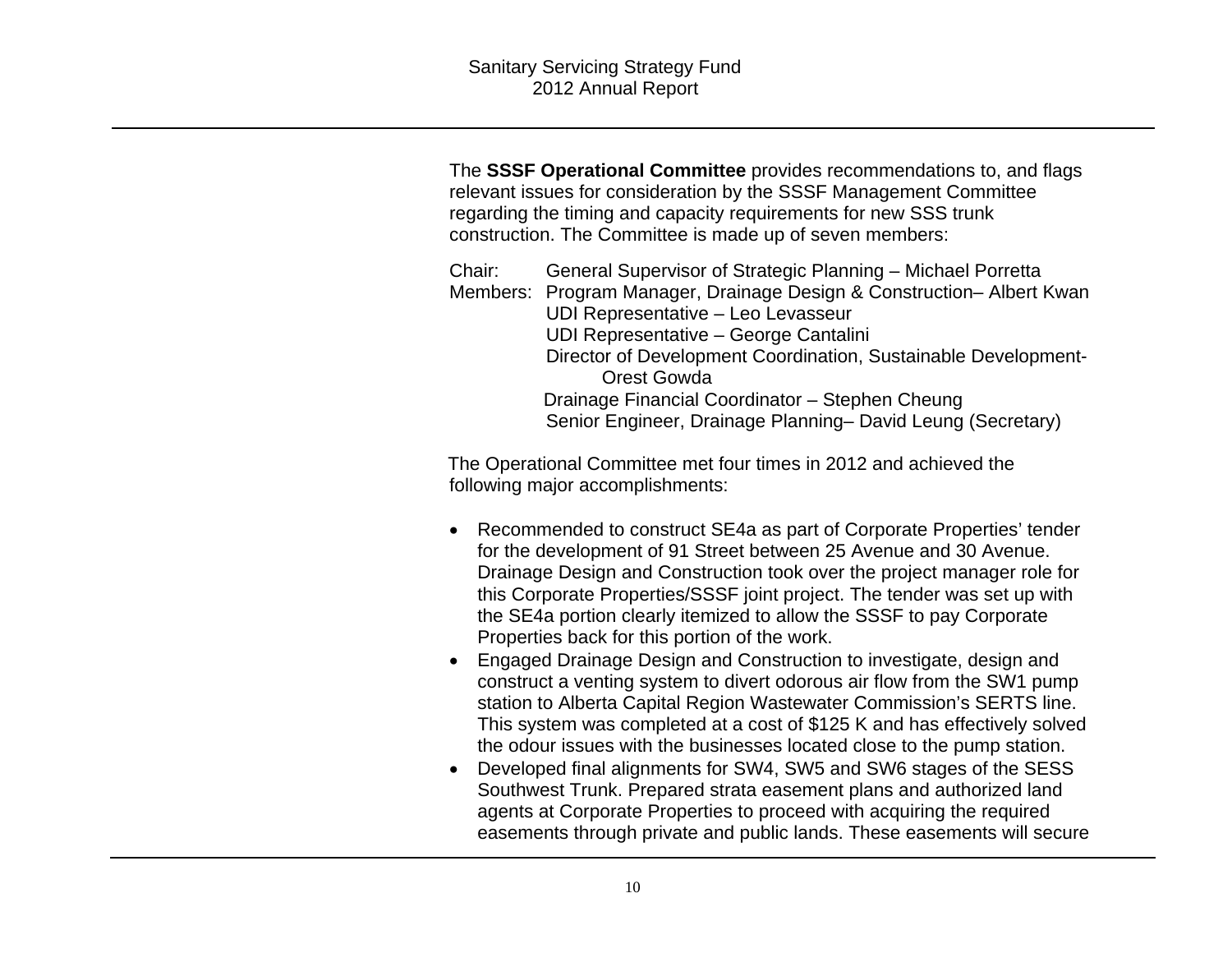lands for the future construction of these tunnel stages when the traversed areas will have been all developed.

- Directed the updating of the SW4 and SW5 preliminary design report, as part of the process of finalizing the remaining SESS Southwest Trunk alignment. These updates will lead to the detail design of these sections of the tunnel in the coming years.
- Advanced the SA10a project from conceptual design to preliminary design with the target of completing the detail design in early 2013 to allow for construction start that year. During the preliminary design process, the tunnel alignment and pump station site were selected. Corporate properties land agents were engaged to acquire the required lands.
- Initiated and carried out the SESS Planning Update Study. This update will firm up the future stages and timing for completing the SESS system.
- Initiated the NEST Planning Update Study. Key issues driving this update study include NC1 capacity concerns; decision on upgrade or abandonment of NL1 pump station; RTC requirements at connection to Clareview system; and future options of extending NEST to Capital Region plant.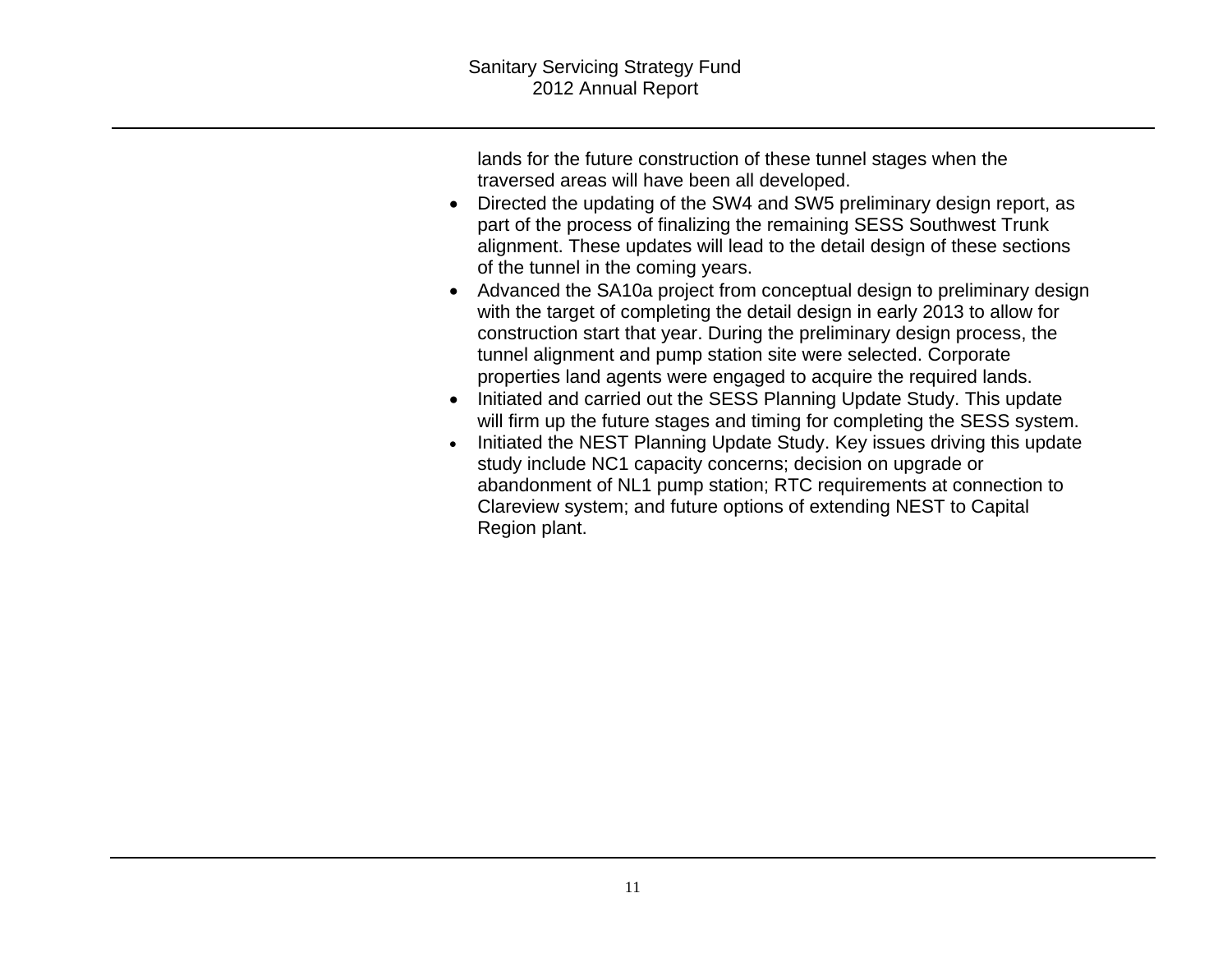### **3.0 FIVE YEAR CONSTRUCTION PLAN**

The following section outlines the proposed major SSSF trunk construction program for the next five years (2013-2017). This proposed program is developed to support orderly development throughout the City of Edmonton in a cost effective manner, using latest population and employment projections available to the City, as well as input from the development industry. It also strives to meet the important objective of maintaining a positive balance for the Fund. The locations of the construction projects are shown in Figure 2.

#### **2013 to 2014 – North Edmonton Sanitary Trunk (NEST) Stages NL2/NL3/N1**

The remaining drop manhole construction work located at the intersection of 66 Street and 153 Avenue is expected to be completed in 2014 after completion of the 66 Street North Tunnel. The manhole shaft is currently being used as a tunnel shaft for the 66 Street North tunnel construction.

#### **2013 – West Edmonton Sanitary Sewer (WESS) Stage W13**

The tunneling work for WESS Stage W13 started early in 2012 and since then, approximately 60% of the work has been completed. The remaining works will be completed in 2013. Once completed, it will allow future development areas in West Edmonton to be serviced without the need for local wet weather flow storage.

#### **2013 – West Edmonton Sanitary Sewer (WESS) Stage W14**

Construction of WESS Stage W14 started in early 2012 and approximately 40% of the tunnel was completed. The remaining work will be completed by the end of 2013.

**2013 – South Edmonton Sanitary Sewer (SESS) Stages SE4a and SE4b**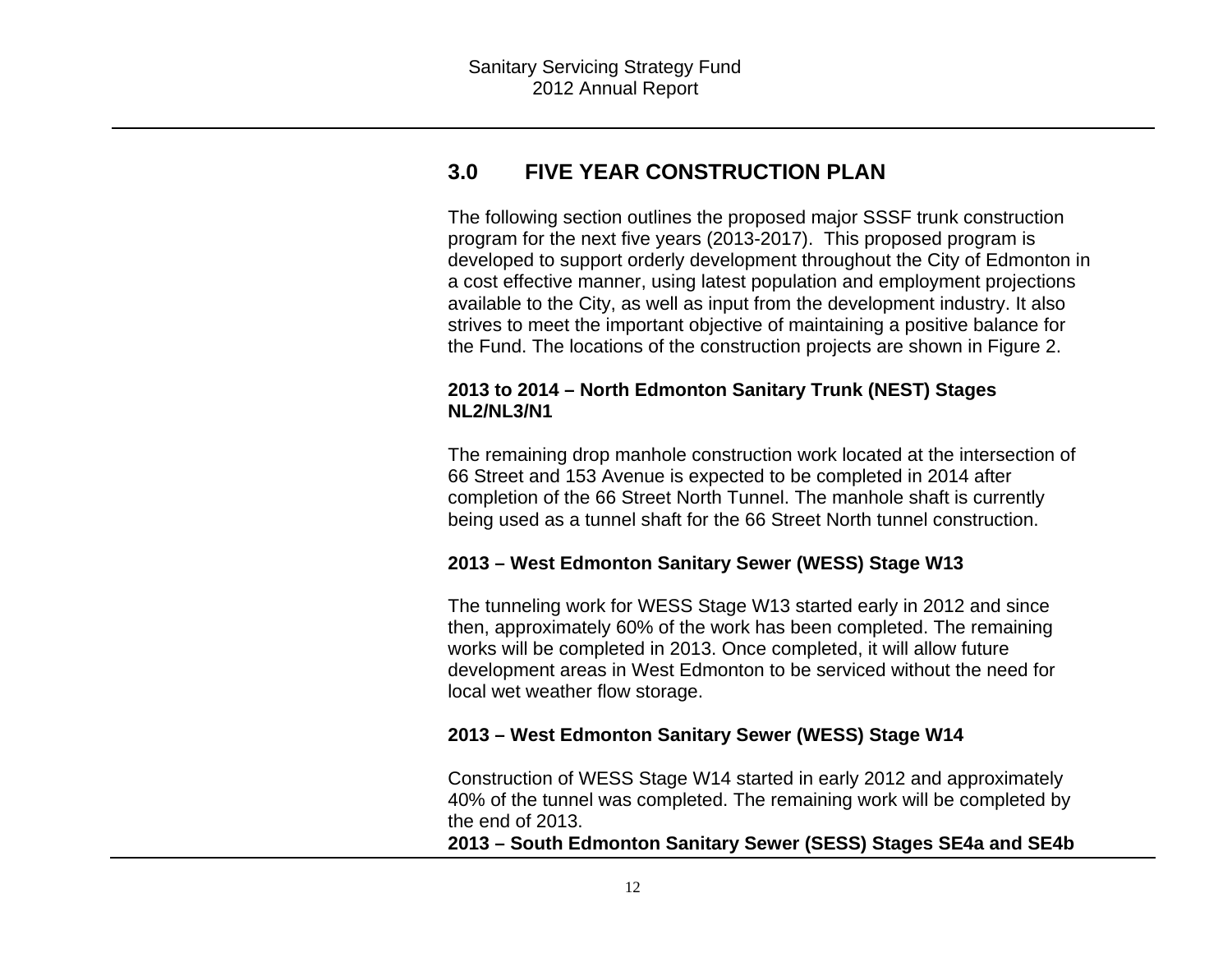Construction of SESS Stage SE4a pipe along the new 91 Street from 25 Avenue SW to 30 Avenue SW started in fall of 2012 and was completed by the end of 2012. This section of pipe, connecting to the earlier completed Stage SE4b, will be put into service in 2013.

#### **2013 to 2015 – South Edmonton Sanitary Sewer (SESS) Stage SA1a**

Construction of this 2.4 km sewer trunk, comprising both tunnel and open cut sections, is expected to start in 2013 and be completed by 2015.

#### **2013 to 2015 – South Edmonton Sanitary Sewer (SESS) Stage SA10a**

This section of SESS will be constructed along 34 Street south of 76 Avenue. It will provide sanitary servicing and wet weather flow storage to the early stages of Maple Ridge Industrial Area. The construction will include a pump station at 76 Avenue and 34 Street, with an interim discharge to the existing 74 Avenue sewer. Preliminary/detail design work started in 2012 and construction will start in early 2013.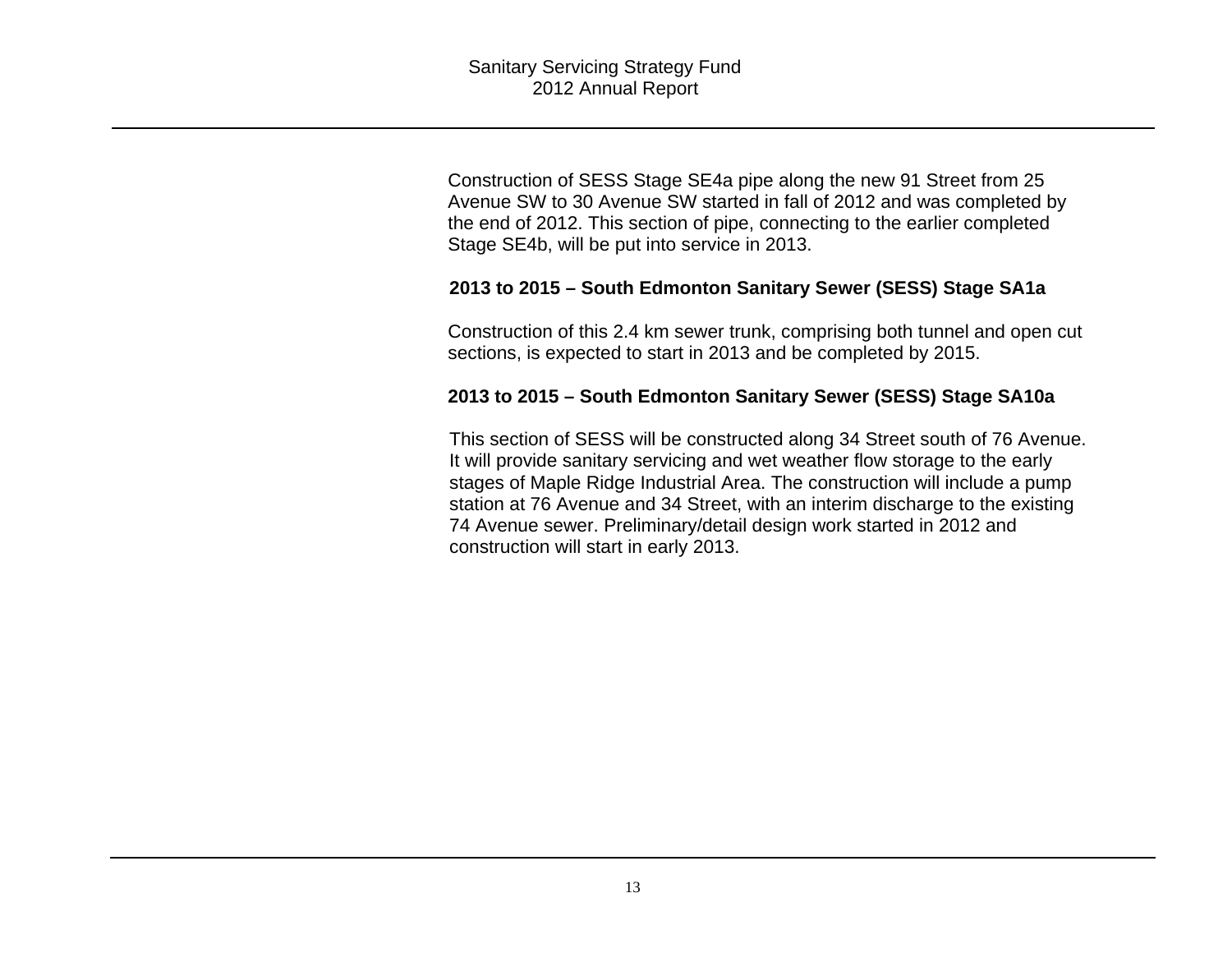#### **2015 to 2017 – South Edmonton Sanitary Sewer (SESS) Stages SW4 & SW5**

This portion of SESS, a westerly extension of the existing SW tunnel, will be constructed south of Anthony Henday Drive from 141 Street to 156 Street for Stage SW4 and from 156 Street to 170 Street for Stage SW5. These two stages will service additional development in the Windermere area. Construction is expected to commence in 2015 for both stages and be completed by 2017.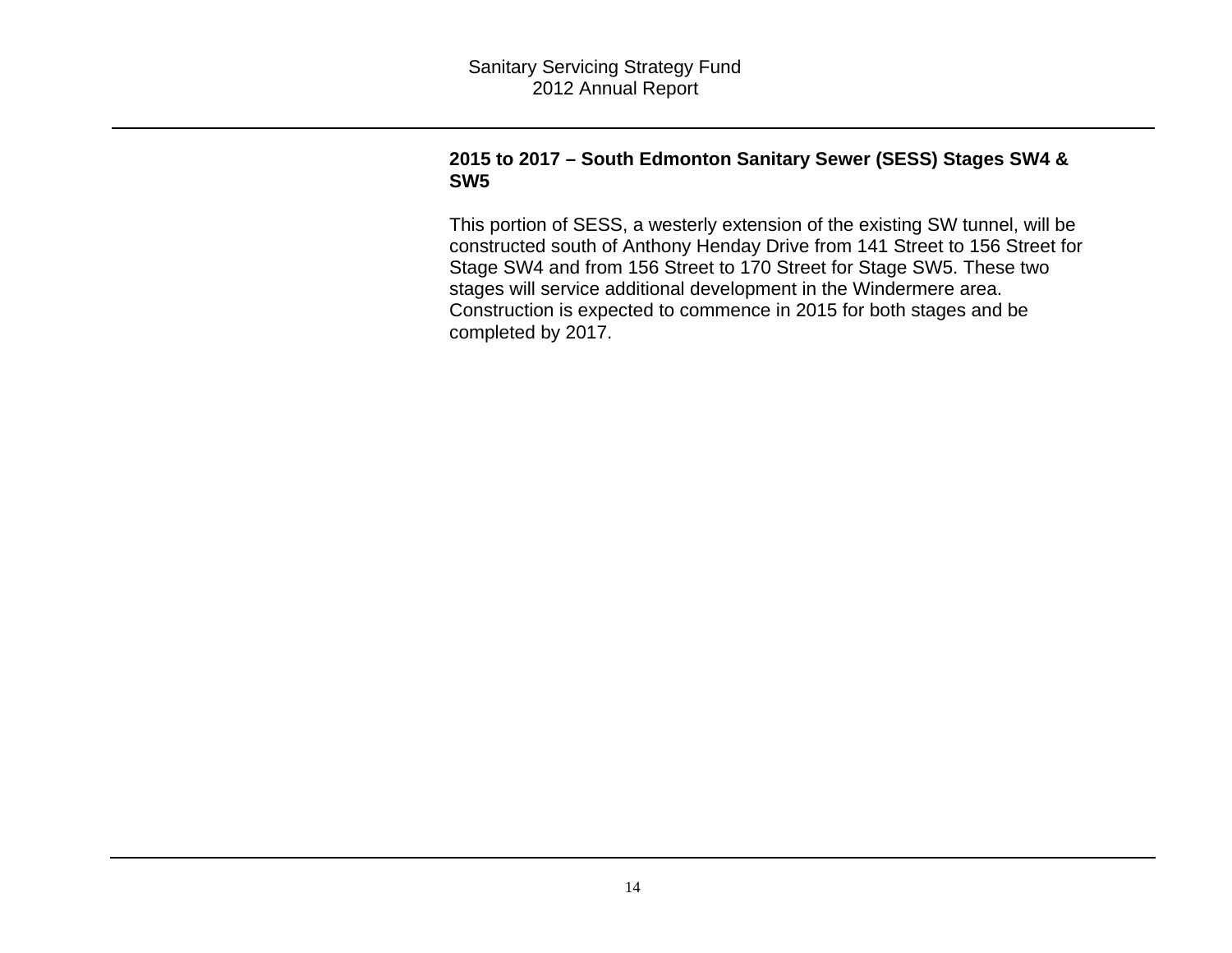

**Figure 2**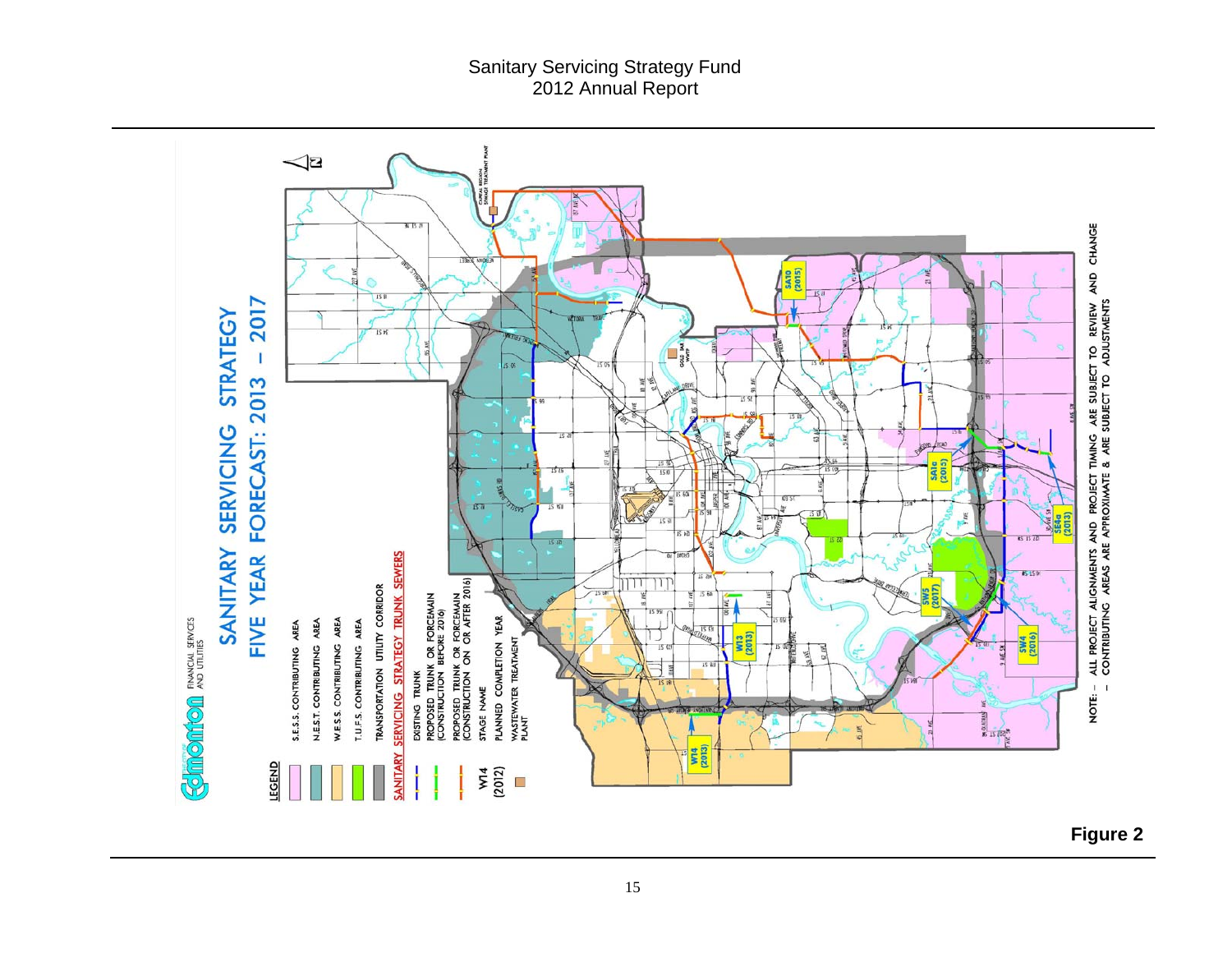#### **4.0FUND BALANCE**

## **4.1 TWENTY FIVE YEAR HISTORY & PROJECTION**

The SSSF Financial Model was updated in 2012 to reflect the changing economic situation, particularly the construction cost inflation and near term revenue projections. Some major cost increases have been identified for projects that will be constructed in the next 5 years, based on updated detailed cost estimates. In addition, construction schedules for some segments were adjusted to reflect the latest planning. The latest cash flow projection shows that the fund balance will drop significantly in the next 2 years, due to a large number of high cost projects that need to start and/or be completed in this period. However, the fund balance is expected to stay in a positive position throughout the next 6 years. For more long-term projects beyond this time frame, the needs and construction timings will be carefully reviewed and adjusted as necessary in the next 2 years. Revenue options will be investigated, including rate increases, with the goal of maintaining a positive fund balance at all times. Figure 3 shows the twenty five year fund balance history and projection (1999 to 2025).

The following general assumptions have been adopted in the current version of the Model:

a) Population projections were based on the latest Edmonton 2009 census data, adjusted based on actual yearly increases.

- b) Annual inflation rate for construction costs is revised to 5.86% from 4.0% (a 1.86% increase) in 2012; decreasing to 3.92% in 2015.
- c) Annual interest rate is assumed to be 2.0% 4.0% during the next 5 years

*The next six years show a positive fund balance despite a large construction program during the next 5 years.*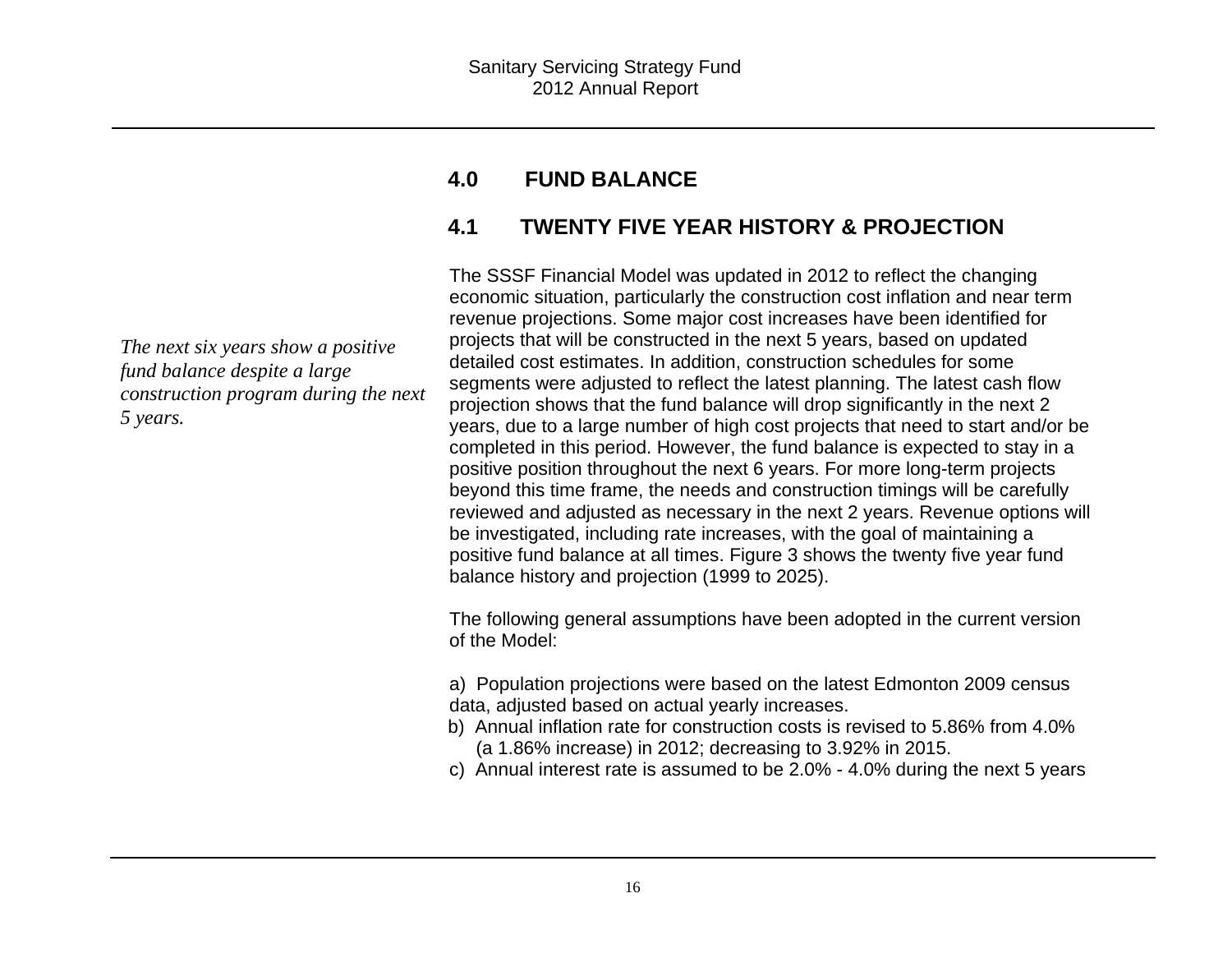#### Sanitary Servicing Strategy Fund 2012 Annual Report



**Figure 3**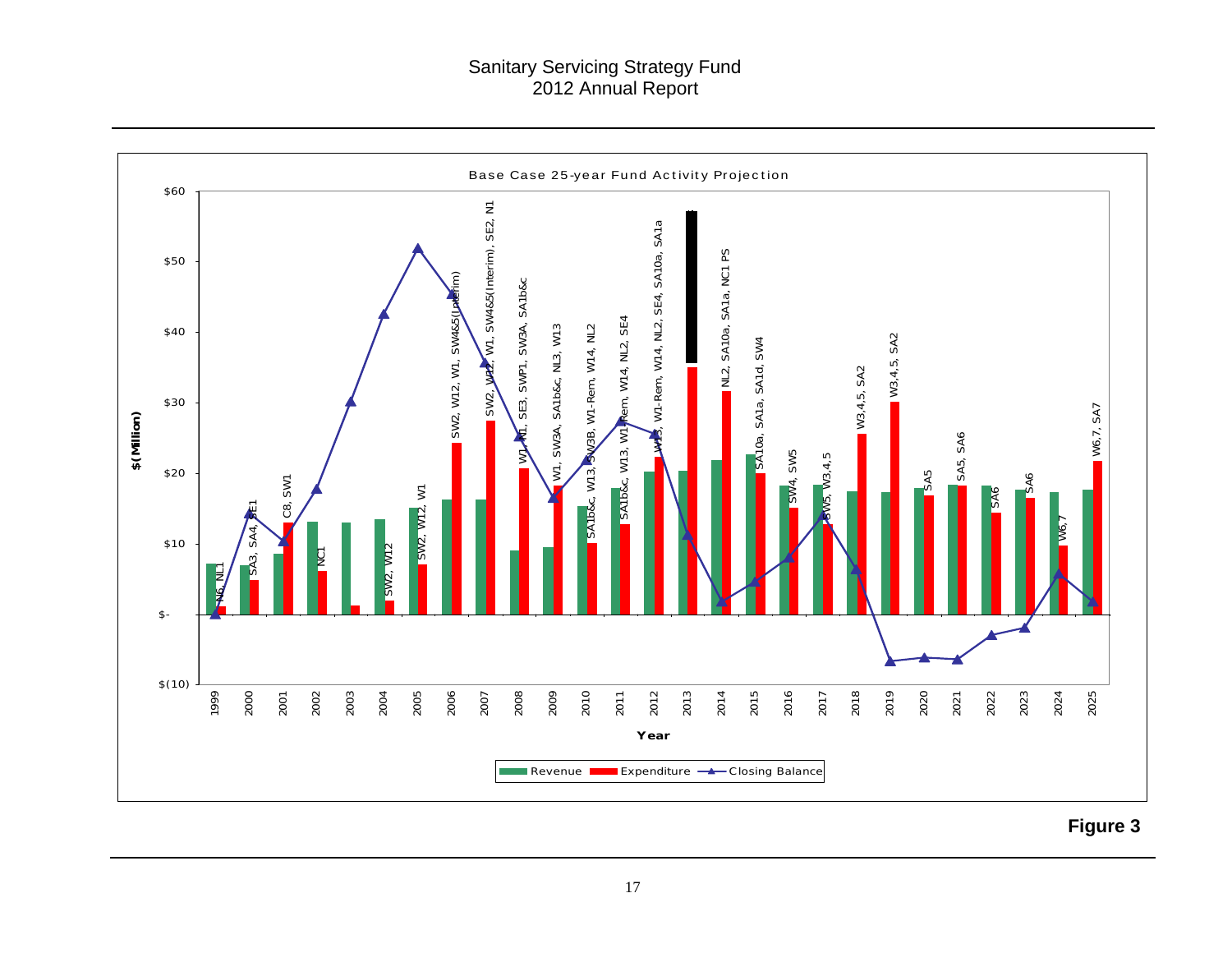### **4.2 FIVE YEAR PROJECTION**

Table 1 shows the five-year revenues and expenditures projections for the Fund based on the latest information available.

#### **REVENUES**

**Opening Balance for 2013** – The SSSF cash balance as of December 31, 2012 is \$25.5M.

**Interest (2013-2017)** – Interest rates used varied from 2.0% to 4.0% per annum based on the estimated mid-year balance.

**Utility Contribution –** This amount represents contributions from the Sanitary Utility for diversion of sanitary flows from serviced City lands to the new trunk system constructed under the SSSF. These lands are located in Mill Woods and Castle Downs. The amount is calculated based on an estimate of the SSTC these lands would have to pay. Based on results of the lot counts conducted in 2000, the Sanitary Utility would make annual contributions of \$2.6M to the SSSF until 2014. In March 2006, City Council approved the recommendation to change the Utility Contribution amount to \$1.3M for 17 more years commencing on January 1, 2007.

**Sanitary Sewer Trunk Charge (SSTC)** – The SSTC is collected when an application is made for a development permit or sanitary service connection. This charge applies to all new and re-developments in the City. The following are the SSTC rates for 2012 and 2013:

| <b>Type of development</b>                        | 2012             | 2013             |
|---------------------------------------------------|------------------|------------------|
| Single-family/Duplex Residential                  | \$1,225/dwelling | \$1,257/dwelling |
| Secondary, garage & garden suite                  | \$531/dwelling   | \$556/dwelling   |
| <b>Multi-family Residential</b>                   | \$876/dwelling   | \$898/dwelling   |
| Commercial, Industrial, Institutional \$6,133/ha. |                  | \$6,287/ha.      |

*Utility Contribution represents contribution from the Sanitary Utility for diversion of sanitary flows from serviced City lands to the new trunk system constructed under the SSSF* 

*The Sanitary Sewer Trunk Charge for 2013 has increased by 3.8% from 2012.*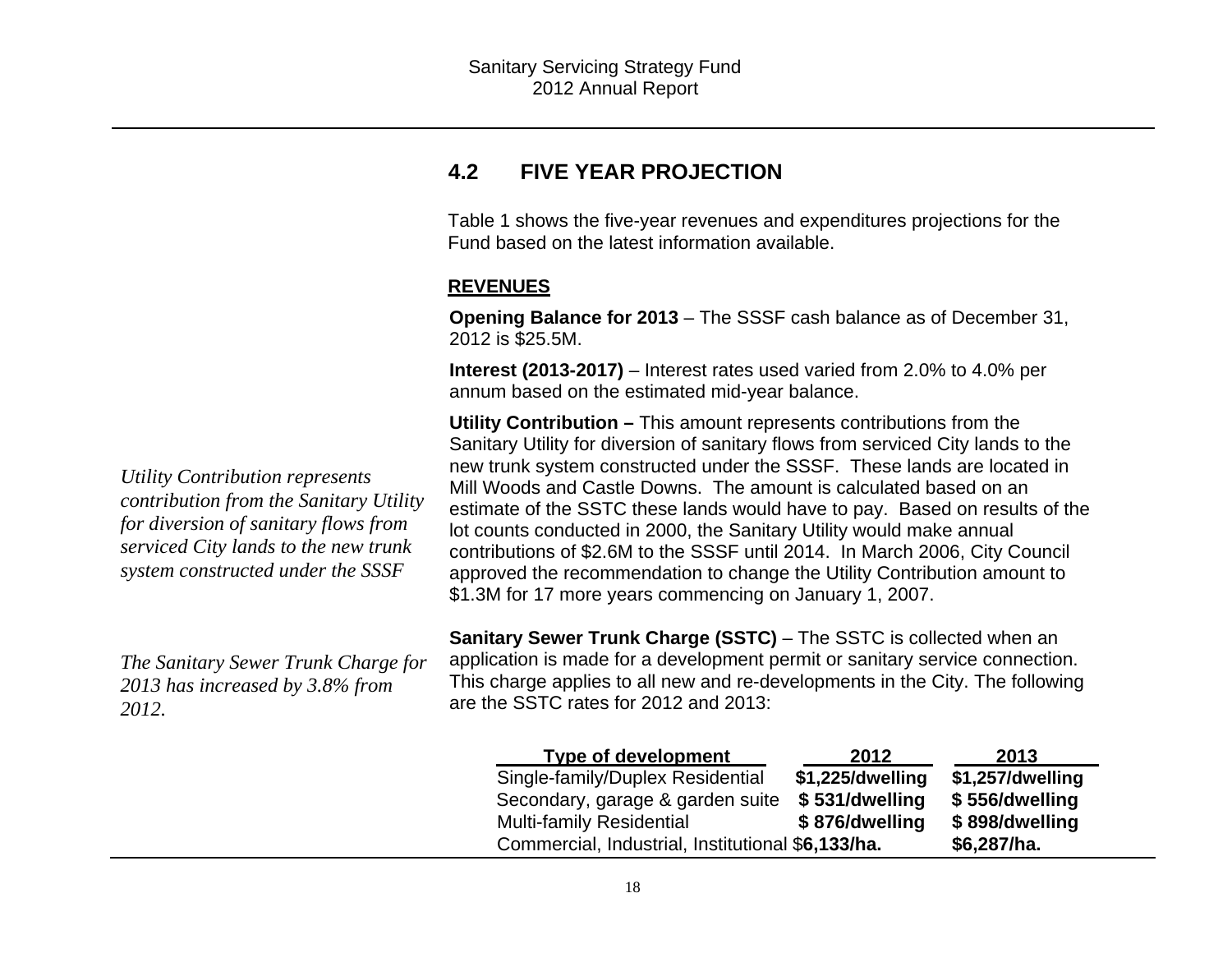Estimated SSTC revenues from 2013 to 2017 are based on the assumption that residential development activity which started to rebound in 2010 will continue in 2013.

*The Expansion Assessment is collected from the benefiting areas shown in Figure 2 (page 15).* 

**Expansion Assessment (EA) – The EA is an area-based assessment that is** collected at the time of subdivision, development permit application or sanitary service connection application. The EA applies to those areas of the City that did not have an approved Neighborhood Structure Plan (NSP) before January 1, 1999.

The 2012 and 2013 rates for EA are as follows:

| <b>Contributing Area</b>                       | 2012         | 2013         |
|------------------------------------------------|--------------|--------------|
| North Edmonton Sanitary Trunk (NEST)           | \$17,517/ha. | \$17,956/ha. |
| South Edmonton Sanitary Sewer (SESS)           | \$17,517/ha. | \$17,956/ha. |
| <b>Terwillegar and University Farms (TUFS)</b> | \$17,517/ha. | \$17,956/ha. |
| West Edmonton Sanitary Sewer (WESS)            | \$21,897/ha. | \$22,447/ha. |

### **EXPENDITURES**

**Estimated Construction Costs –** Construction cost estimates for the 2013 to 2017 time frame developed during the concept planning or design stage were used for the cash requirement projection unless actual tender is awarded. The construction start dates have been adjusted in some cases to maintain a positive Fund balance.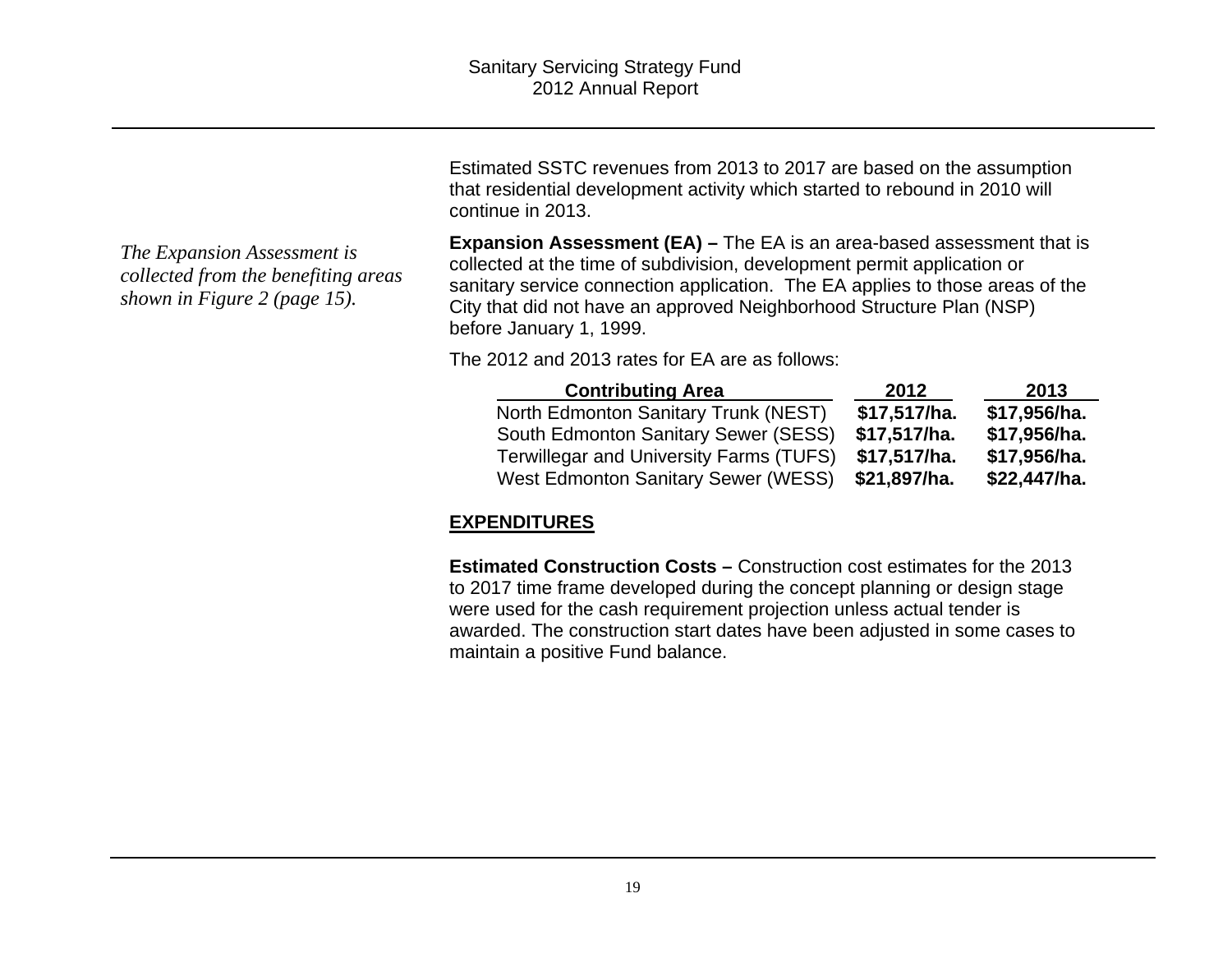### **SANITARY SERVICING STRATEGY FUND - 5 YEAR PROJECTION**

|                                     | 2013         | 2014          | 2015         | 2016         | 2017            |
|-------------------------------------|--------------|---------------|--------------|--------------|-----------------|
| <b>Opening Balance</b>              | 25, 542, 117 | 11,253,642 \$ | 1,763,068 \$ | 4,587,987    | 8,024,412<br>S. |
| Interest                            | 364,314      | 160,700       | 93,858       | 216,921      | 433,353         |
| <b>Utility Contribution</b>         | 1,300,000    | 1,300,000     | 1,300,000    | 1,300,000    | 1,300,000       |
| <b>Sanitary Sewer Trunk Charge</b>  | 11,461,340   | 12,716,106    | 13,174,019   | 9,500,645    | 9,625,926       |
| <b>Expansion Assessment</b>         | 7,621,628    | 7,903,628     | 8,211,870    | 7,485,888    | 7,484,800       |
| <b>Total Receipts</b>               | 20,747,283   | 22,080,435    | 22,779,747   | 18,503,454   | 18,844,080      |
| <b>Estimated Construction Costs</b> | (34,535,757) | (31,071,009)  | (19,454,828) | (14,567,029) | (12,266,883)    |
| <b>Other Estimated Expenditures</b> | 500,000)     | 500,000)      | 500,000)     | 500,000)     | 525,000)        |
| <b>Total Disbursements</b>          | (35,035,757) | (31,571,009)  | (19,954,828) | (15,067,029) | (12, 791, 883)  |
| <b>Closing Reserve Balance</b>      | 11,253,642   | 1,763,068     | 4,587,987    | 8,024,412    | 14,076,609      |

# **Construction Costs (Nominal Dollars)**

|                    | <b>Total</b>  |              |                |              |              |              |
|--------------------|---------------|--------------|----------------|--------------|--------------|--------------|
|                    | 2013-2017     | 2013         | 2014           | 2015         | 2016         | 2017         |
| NC <sub>1</sub> PS | 3,196,960     | 1,040,000    | 2,156,960      |              |              |              |
| NL <sub>2</sub>    | 79,425        | 68,640       | 10,785         |              |              |              |
| W3, 4, 5           | 917,065       |              |                |              |              | 917,065      |
| W13                | 6,479,200     | 6,479,200    |                |              |              |              |
| W14                | 13,157,040    | 13,157,040   |                |              |              |              |
| SE4                | 973,083       | 973,083      |                |              |              |              |
| SA <sub>10a</sub>  | 16,909,921    | 900,640      | 11,863,280     | 4,146,001    |              |              |
| SA <sub>1a</sub>   | 29,138,666    | 11,917,154   | 17,039,984     | 181,528      |              |              |
| SA <sub>1</sub> d  | 3,921,893     |              |                | 3,921,893    |              |              |
| SW <sub>4</sub>    | 14,701,494    |              | $\blacksquare$ | 11,205,407   | 3,496,087    |              |
| SW <sub>5</sub>    | 22,420,760    |              |                |              | 11,070,942   | 11,349,817   |
| <b>Total</b>       | \$111,895,506 | \$34,535,757 | \$31,071,009   | \$19,454,828 | \$14,567,029 | \$12,266,883 |

**Table 1**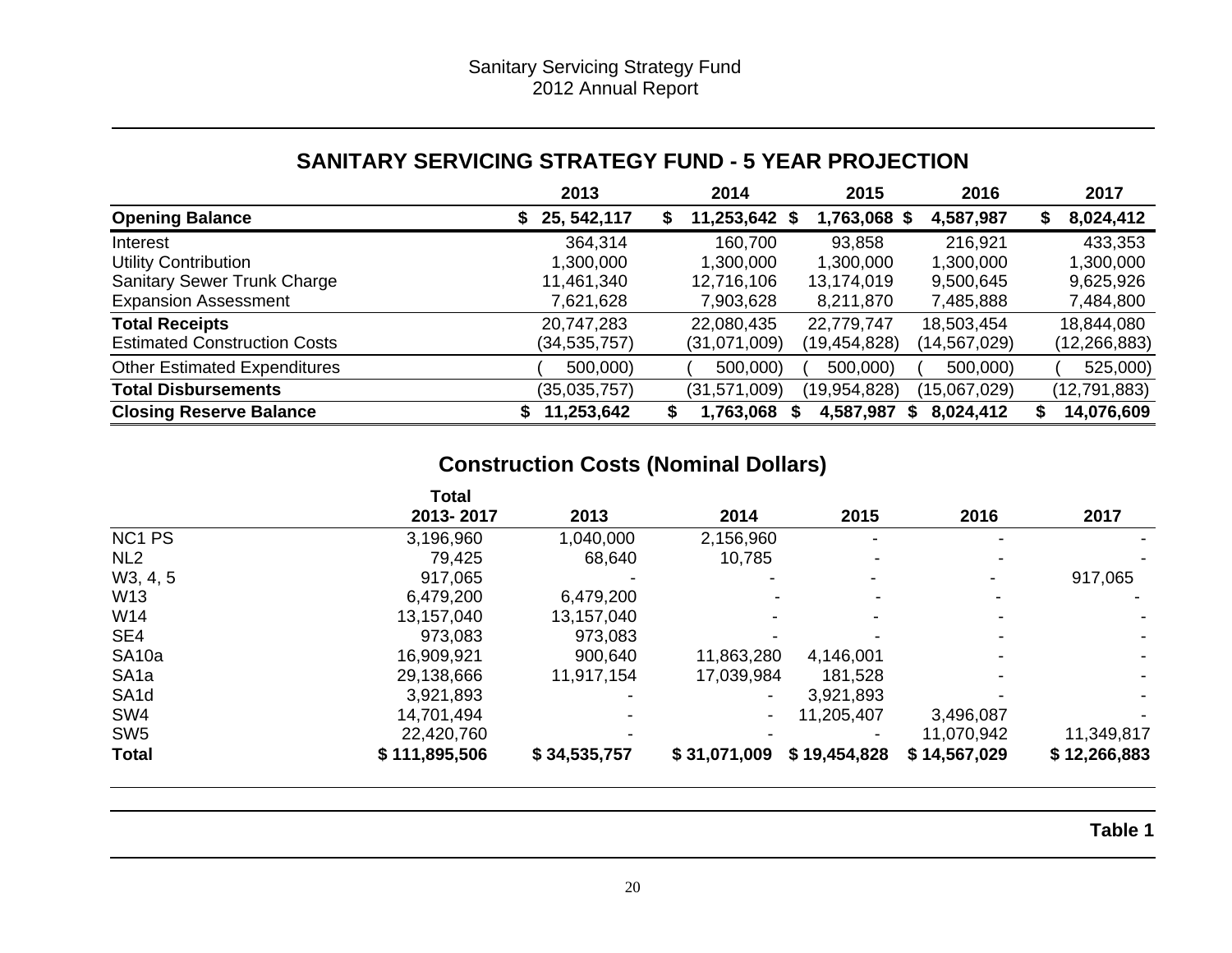### **4.3 STATEMENT OF FUND ACTIVITIES AND BALANCE**

The Statement of Fund Activities and Balance for 2012 are shown on Table 2, while Figure 4 shows each revenue component as a percentage of the total revenues. Figure 5 shows the historical SSSF revenue breakdown, whereas Figure 6 shows the historical SSSF expenditures.

### **REVENUES**

Total revenues for 2012 were \$20.5M which is higher than the amount of \$18.2M collected in 2011.

- $\bullet$  **Sanitary Sewer Trunk Charge (SSTC)** – For 2012, SSTC revenues totaled \$11.49M, a significant increase from the 2011 SSTC revenues of \$9.58M. For this year, single-family/duplex developments continue to contribute more than the multi-family developments, with the respective revenues being \$5.79M versus \$ 4.45M. This is similar to the situation in 2011 when the single-family/duplex contribution was \$4.74M versus the multi-family total of \$2.64M. The remaining SSTC revenues, \$1.20M, came from commercial, industrial, and institutional sectors, which is lower than the \$2.20M collected in 2011.
- **Expansion Assessment (EA)** For 2012, the total EA collected was \$7.43M, slightly up from the \$7.05 M collected in 2011.
- **Utility Contribution** Utility contribution in 2012 was \$1.3M as in past years.
- **Interest Earned** Total interest earned during 2012 was \$0.32M compared to \$0.26M in 2011 due to higher interest rate and earlier receipt of SSTC and EA in the year.

*Total SSTC for 2012 were 20% more than the amount collected in 2011.* 

*Revenues from single family & duplex units were higher than multi-family units in 2011.* 

*SSTC collected from commercial, industrial and institutional development was down by 45%.* 

*Interest earned was up by 21%*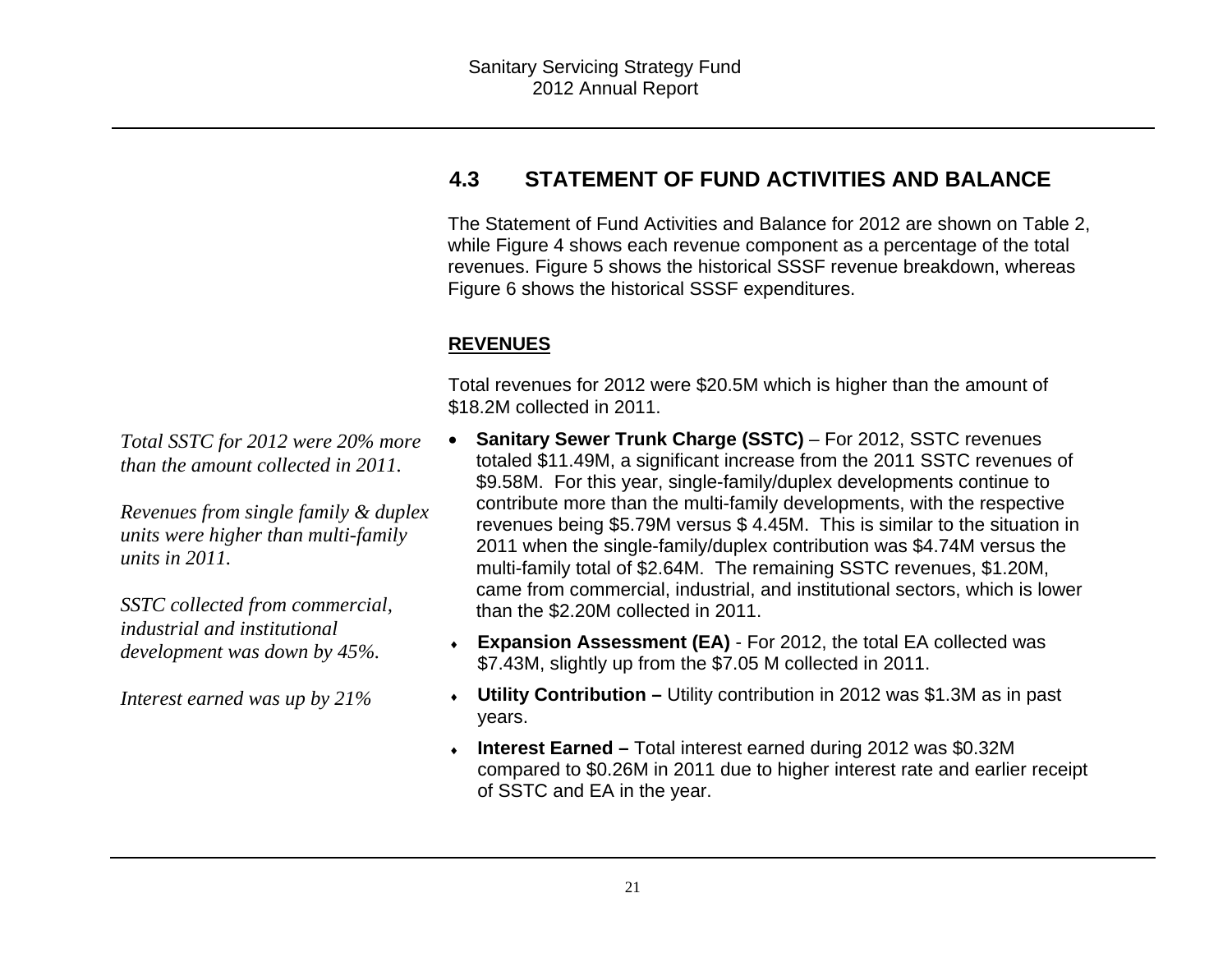#### **EXPENDITURES**

The largest items of expenditure in 2012 were \$12.80M for the construction of WESS Stages W14 and \$6.50M for WESS W13 respectively. Another \$1.9M was spent for the construction of SESS SE4 (a & b), while the rest were spent on NESS Stages NL2 & NL3, the remaining WESS W1, SESS SA1a and SA10a as well as some preliminary cost for Sanitary Servicing Concept Planning.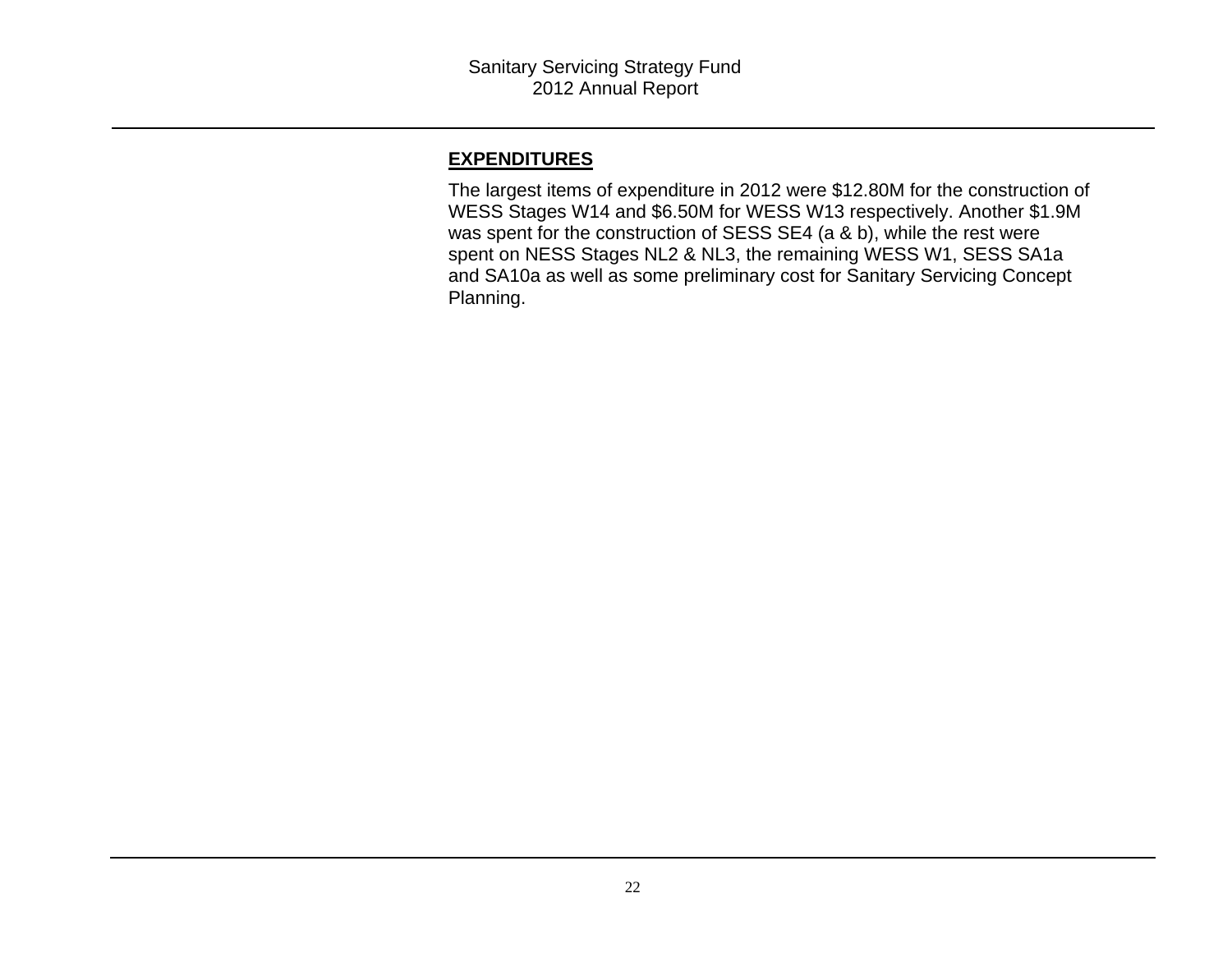#### **STATEMENT OF FUND ACTIVITIES & BALANCE**

*Sanitary Servicing Strategy Fund* 

*For the Period Ending December 31, 2012*

|                                                                           | 2011            | 2012                      | 2012          | 2012          |
|---------------------------------------------------------------------------|-----------------|---------------------------|---------------|---------------|
|                                                                           | Actual          | Actual                    | <b>Budget</b> | Variance      |
| <b>REVENUES</b>                                                           |                 |                           |               |               |
| Sanitary sewer trunk charge - single/duplex revenue                       | \$<br>4,739,723 | 5,789,879<br>$\mathbb{S}$ | \$5,000,000   | \$<br>789,879 |
| Sanitary sewer trunk charge - multi family revenue                        | 2,638,986       | 4,449,246                 | 3,000,000     | 1,449 246     |
| Sanitary sewer trunk charge - commercial/industrial/institutional revenue | 2,198,664       | 1,205,516                 | 2,000,000     | (794, 484)    |
| <b>Expansion assessment</b>                                               | 7,049,410       | 7,428,240                 | 6,000,000     | 1,428,240     |
| Secondary suite refund                                                    |                 | 49,664                    |               | 49,664        |
|                                                                           | 16,626,783      | 18,922,545                | 16,000,000    | 2,922,545     |
| Utility system contribution                                               | 1,300,000       | 1,300,000                 | 1,300,000     |               |
| Interest earned                                                           | 263,003         | 318,718                   | 300,000       | 18,718        |
| <b>Total Revenues</b>                                                     | 18, 189, 787    | 20,541,263                | 17,600,000    | 2,941,263     |
| <b>EXPENDITURES</b>                                                       |                 |                           |               |               |
|                                                                           |                 |                           |               |               |
| NEST Stage NL2 & NL3                                                      | 2,904,335       | 528,904                   | 529,000       | (96)          |
| <b>SESS SA1a</b>                                                          |                 | 79,198                    |               | 79,198        |
| SESS SA1b&c                                                               | 3,503,575       |                           | 1,247,000     | (1,247,000)   |
| SESS SA10a                                                                |                 | 219,330                   | 423,000       | (203, 670)    |
| SESS SW2-SW5                                                              | 167,411         |                           |               |               |
| <b>SESS SE4</b>                                                           | 3,132,753       | 1,873,343                 | 4,127,000     | (2, 253, 657) |
| Millwoods Double Barrel                                                   | 505,405         |                           | 2,046,000     | (2,046,000)   |
| Developer Built Projects (W14 & SE4b)                                     |                 |                           |               |               |
| WESS W1                                                                   | 108,938         | 21,175                    |               | 21,175        |
| WESS W13                                                                  | 1,397,727       | 6,471,187                 | 7,407,000     | (935, 813)    |
| WESS W14                                                                  | 629,314         | 12,792,962                | 8,465,000     | 4,327,962     |
| <b>Concept Plans</b>                                                      | 390,587         | 352,222                   | 529,000       | (176, 778)    |
| <b>Total Expenditures</b>                                                 | 12,740,045      | 22,338,321                | 24,773,000    | (2,434,679)   |
| <b>Excess of Revenues over Expenditures</b>                               | 5,449,742       | (1,797,058)               | (7, 173, 000) | 5,375,942     |
| Balance - January 1, 2012                                                 | 21,889,433      | 27,339,174                | 27,339,174    |               |
| Balance - December 31, 2012                                               | 27,339,174      | 25,542,116                | 20,166,174    | 5,375,942     |
|                                                                           |                 |                           |               | Table 2       |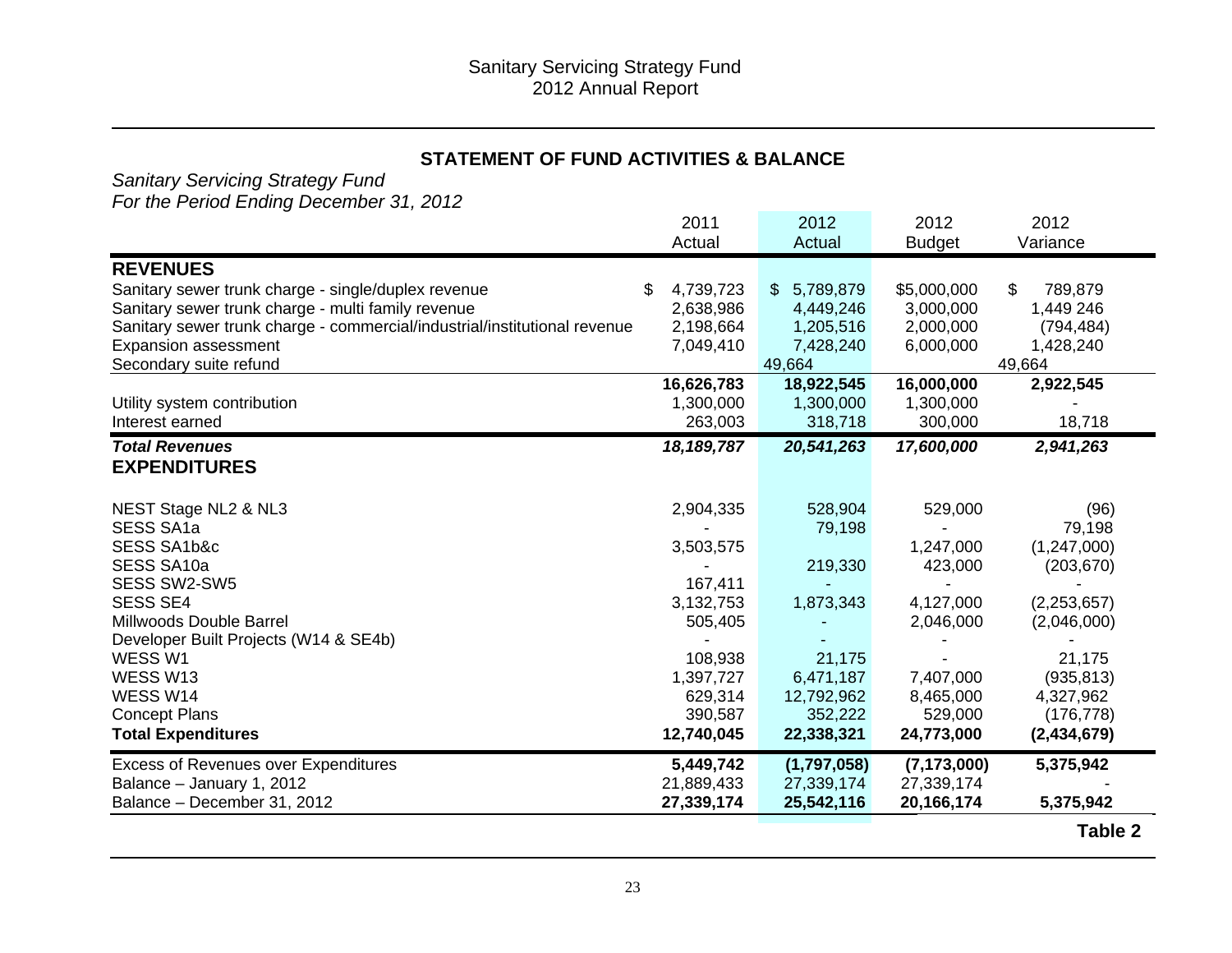

**Figure 4**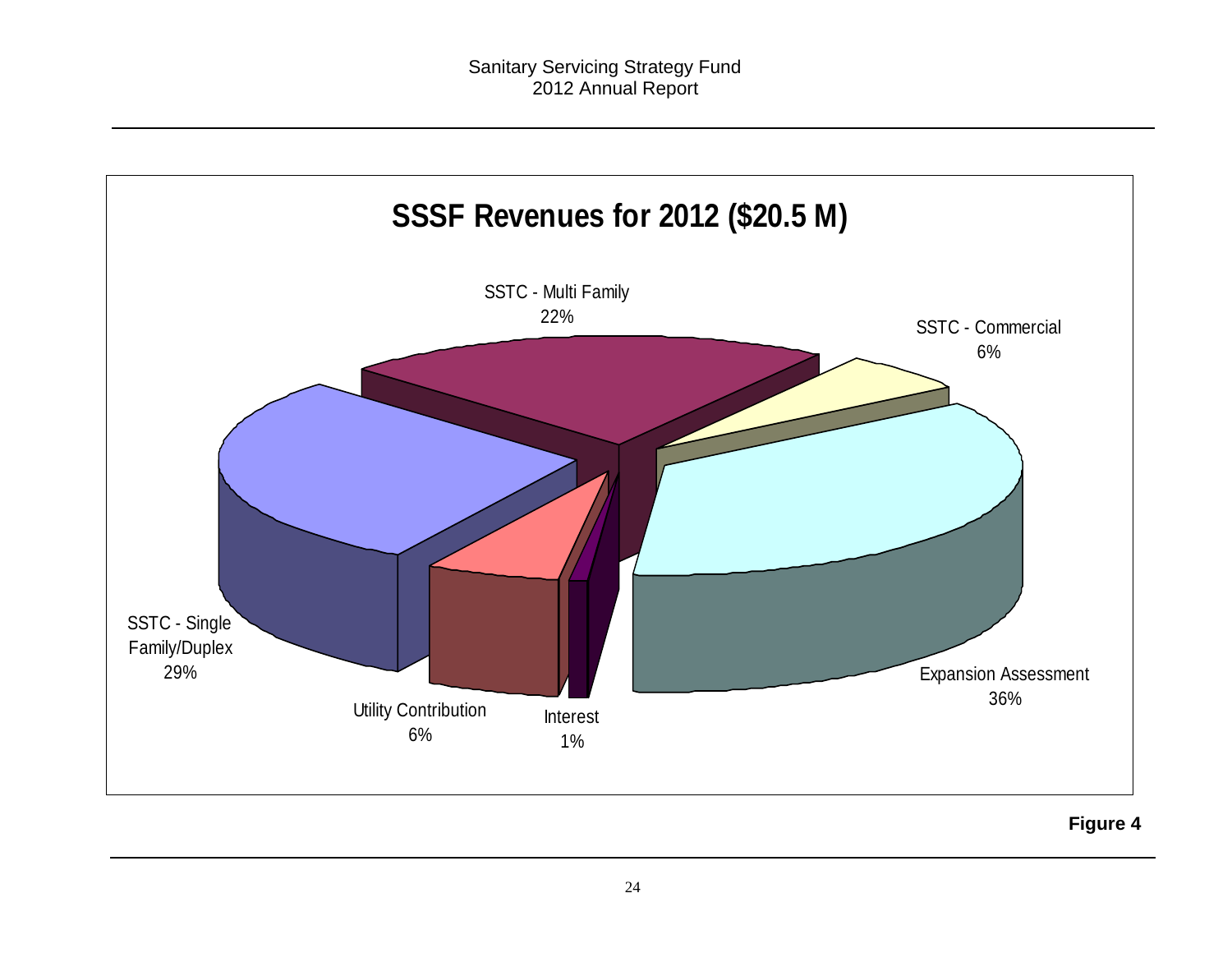

**Figure 5**